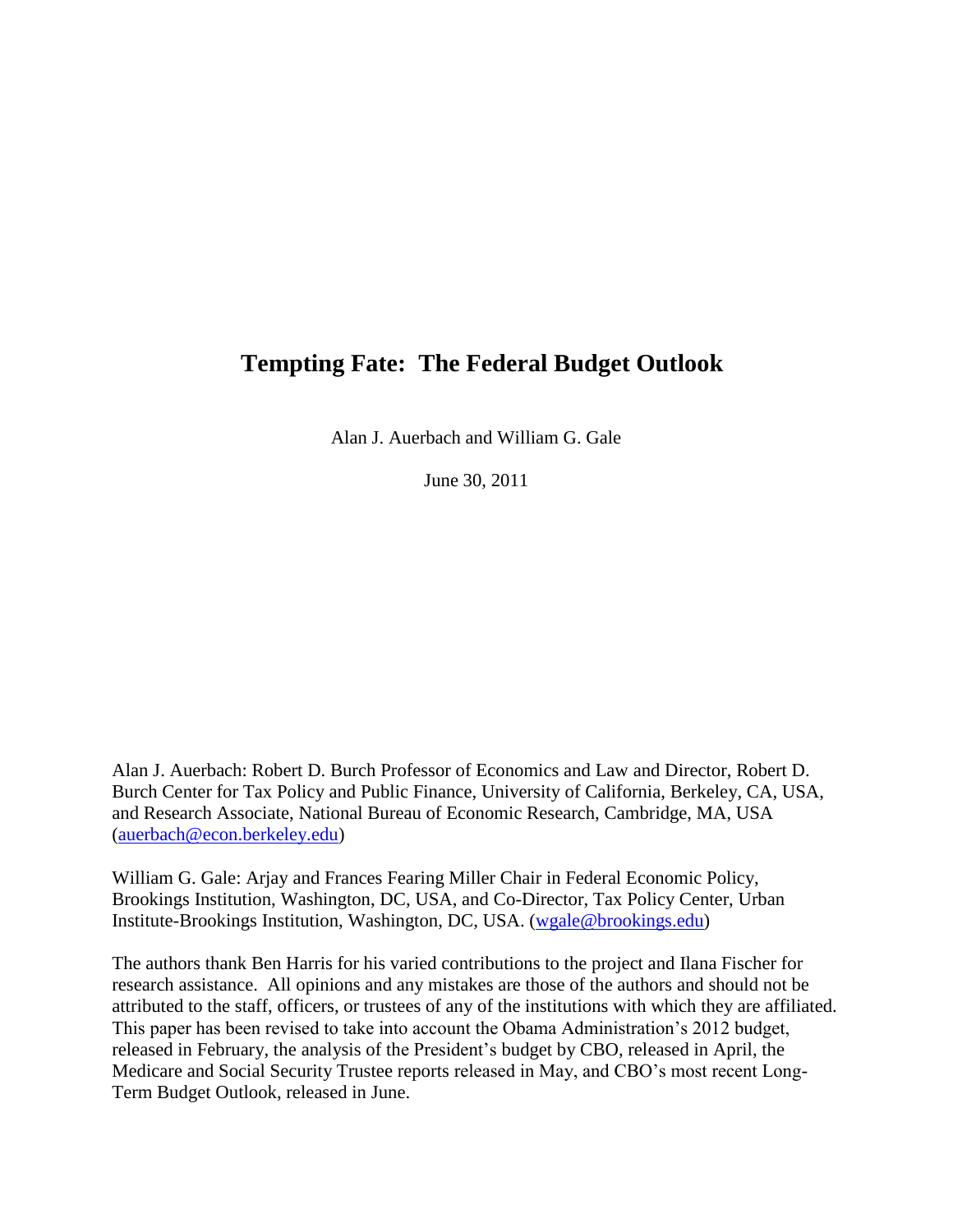## **ABSTRACT**

We present new estimates of the budget outlook, based on the latest projections from the Congressional Budget Office and the Medicare and Social Security Trustee reports. The medium-term and long-term budget outlook have not changed appreciably since last year. Under reasonable assumptions, the federal government is likely to face deficits in excess of 6 percent of GDP by late in the decade, even with a strong economy, with the debt-GDP ratio reaching 87.4 percent by 2021. The long-term budget outlook is sensitive to assumptions about how health care spending will respond to recent legislation. However, even under the most optimistic assumptions regarding health care spending, the most likely estimates suggest a long-term fiscal gap of between 5 and 6 percent of GDP. Policy makers and the public will eventually be forced to address these issues, but addressing them sooner rather than waiting until a full-blown crisis hits would allow for more reasonable and gradual adjustments.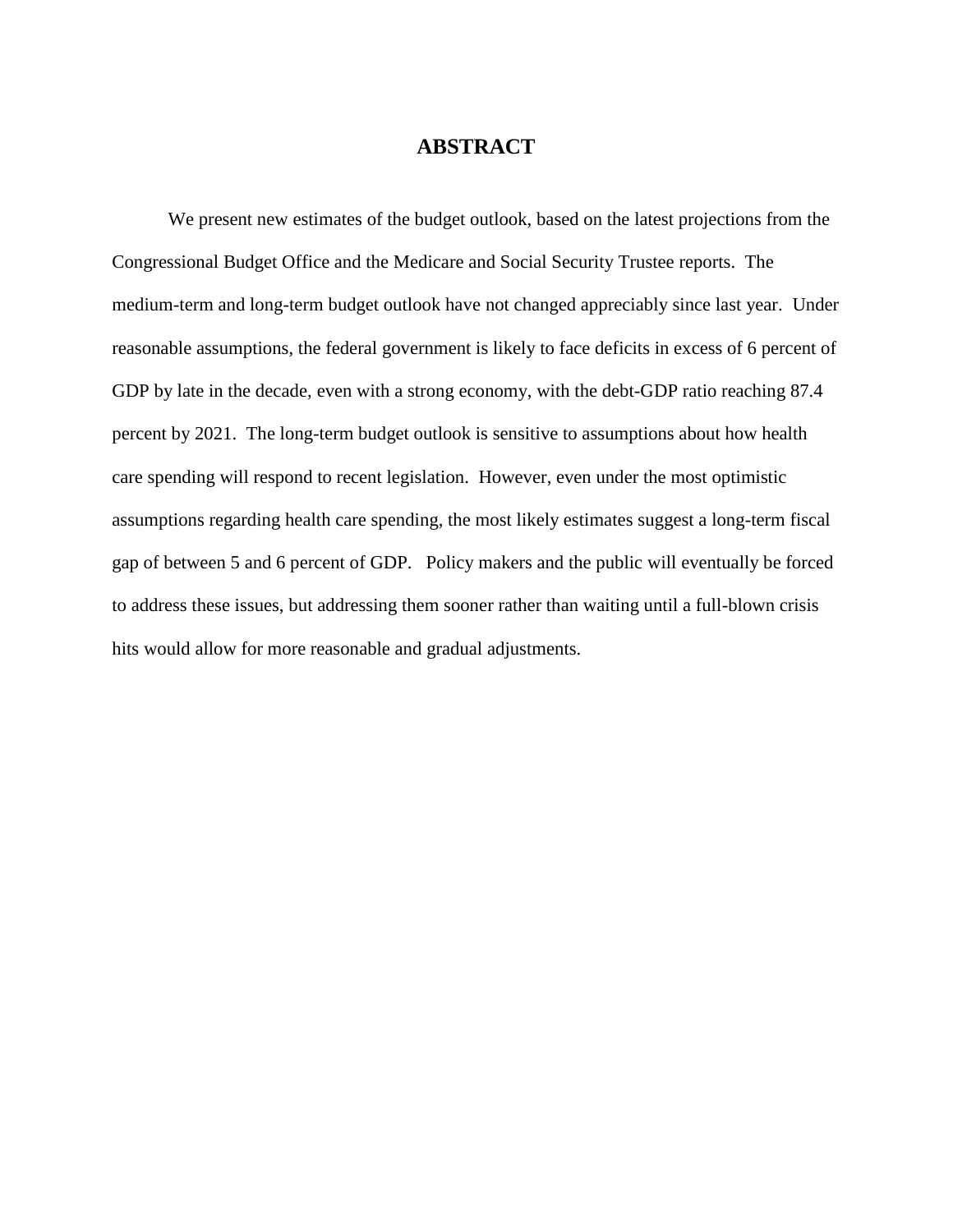### **I. INTRODUCTION**

 $\overline{a}$ 

The United States faces the prospect of large federal fiscal deficits in the immediate future, the next 10 years, and the longer term. The short-term deficits — the result of the tax cuts and spending increases of the last decade, the "Great Recession," and economic policy adjustments in the past year — are generally thought to be helping the economic recovery. In contrast, the medium-term deficits projected for the next 10 years and the long-term deficits projected beyond 2021 are a source of concern. Even if they do not lead immediately to a crisis, they will nevertheless create growing and serious burdens on the economy.

The unsustainability of federal fiscal policy has been discussed at least since the 1980s. But the problem has increased in importance and urgency in recent years, for several reasons. First, the medium-term projections have deteriorated significantly. Second, the issues driving the long-term projections — in particular, the retirement of the baby boomers and the aging of the population and the resulting pressure on Medicare and to some extent Social Security — which were several decades away in the 1980s — are now imminent. Third, there are increasing questions about the rest of the world's appetite for U.S. debt, as the United States has changed from a net creditor country in 1980 to a vast net debtor currently. Fourth, many countries around the world and many of the U.S. states also face daunting fiscal prospects currently.

In light of these issues, this paper provides new projections of the federal budget over the medium and long terms.<sup>1</sup> This paper provides new projections of federal budget outcomes, using the January and March 2011 Congressional Budget Office (CBO 2011a, 2011b) projections, recent reports by the Social Security and Medicare trustees (Medicare Trustees 2011), an

 $<sup>1</sup>$  This paper builds on analysis and conventions we have developed in numerous previous papers including</sup> Auerbach and Gale (1999, 2000, 2001, 2009, 2010a, 2010b), Auerbach et al. (2003), and Auerbach, Furman and Gale (2007, 2008).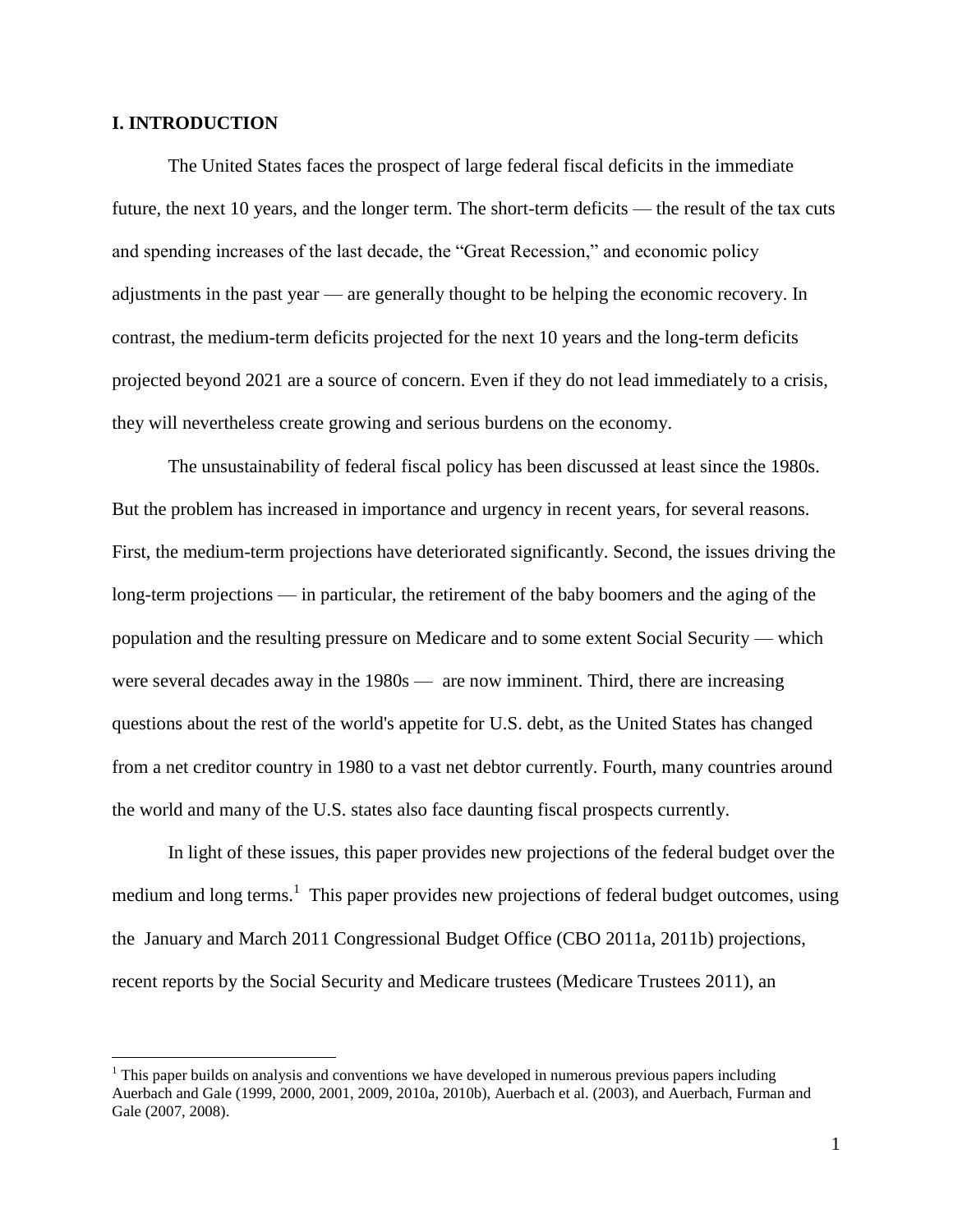analysis by Medicare actuaries (Medicare Actuary 2011), and CBO's June 2011 Long-Term Projections (CBO 2011c). It updates the analysis in Auerbach and Gale (2010a, 2010b).

The analysis begins with the most recent Congressional Budget Office (CBO) baseline budget projections. CBO (2011b) projects the 2011 deficit to be \$1.4 trillion, about 9.3 percent of GDP. Other than 2009, this represents the largest deficit as a share of the economy since World War II. For 2012–2021, the CBO baseline projects a cumulative deficit of \$6.7 trillion, with deficits declining sharply to 3 percent of GDP by 2015 and hovering around 3.0 percent of GDP through 2021. This would be a reassuring outcome, at least for the medium term, except that the CBO baseline is not intended to represent likely or probable outcomes. Rather, it essentially reports the implications of the assumption that Congress does nothing over the next 10 years. All major tax provisions currently scheduled to expire are assumed to do so as scheduled, for example.

A more plausible way to project future outcomes may be to assume that future Congresses will act more or less like previous Congresses, for example in granting continuances to expiring tax provisions. To generate a better measure of where fiscal policy is headed, we alter the CBO baseline assumptions in ways that we believe are more representative of the continuation of current policies. Under this extended policy scenario, we estimate a 10-year deficit of \$11.9 trillion, or 6.0 percent of GDP. As in CBO's baseline, deficits decline in the near term, but only to 5.6 percent of GDP by 2015, and unlike in CBO's baseline, deficits then rise substantially.

By 2021, although the economy is projected to have been at full employment for several years, the deficit under these alternative assumptions rises to 6.5 percent of GDP. Spending rises to 24.7 percent of GDP (the highest since World War II, except for the current downturn), the

2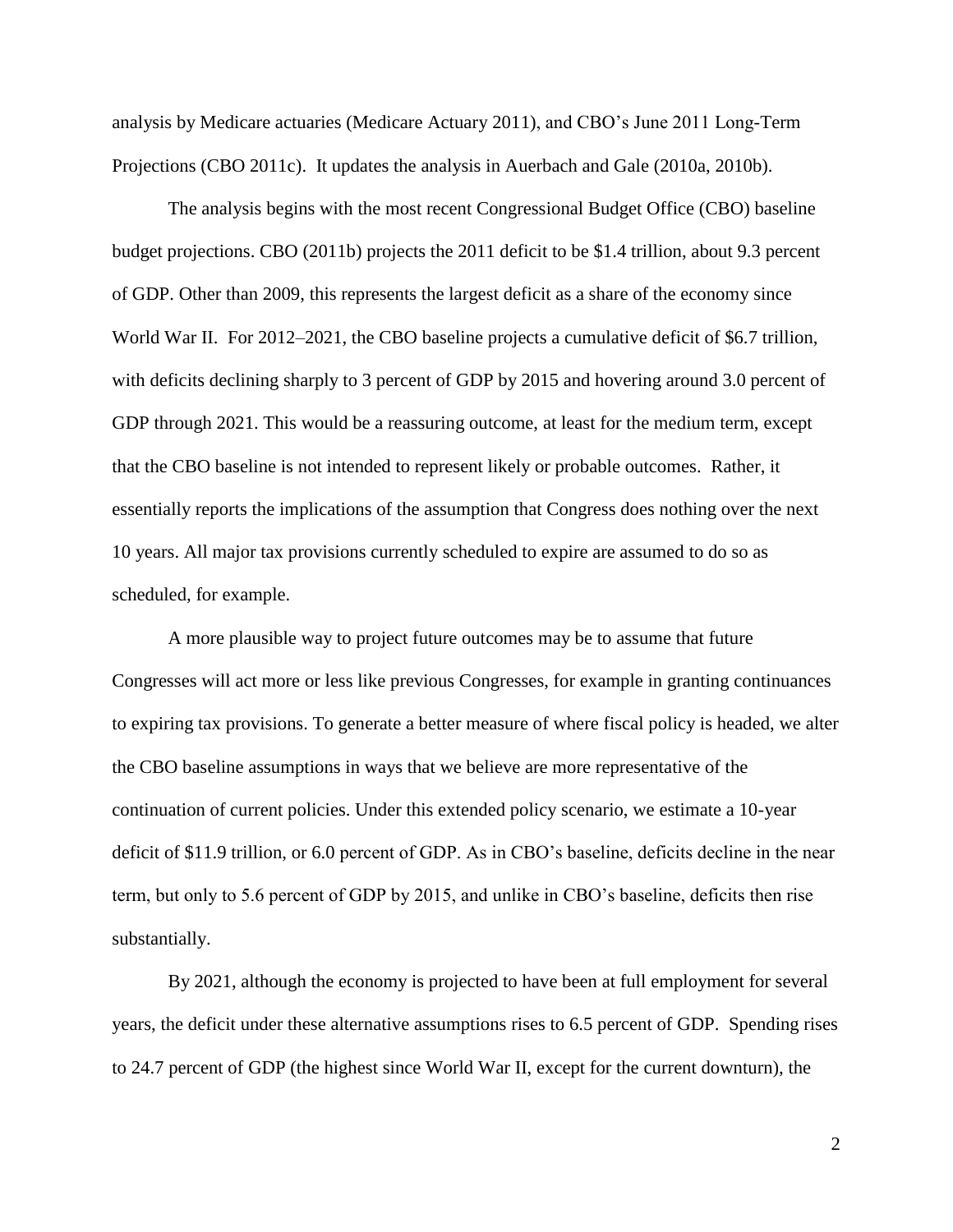debt-to-GDP ratio rises to 97 percent (the highest since 1947), and net interest payments rise to 4.4 percent of GDP (the highest share ever and larger than defense or non-defense discretionary spending).

A third way to project future outcomes is to examine the Administration's budget proposals. These figures are not quite as pessimistic as those under extended policy, but are troubling nonetheless. The 10-year deficit under Obama policy is projected to be \$9.5 trillion. The deficit declines to 4.1 percent of GDP by 2015. By 2021, although the economy is projected to have been at full employment for several years, the deficit rises to 4.9 percent of GDP. Spending rises to 24.2 percent of GDP (the highest since World War II, except for the current downturn), the debt-to-GDP ratio rises to 87 percent (the highest since 1947), and net interest payments rise to 3.9 percent of GDP (the highest share ever and larger than defense or nondefense discretionary spending).

All of these figures are poised to rise further after 2021, and revenue growth is projected to be much weaker than spending growth, implying that the situation is unsustainable. The debtto-GDP ratio will pass its 1946 high of 108.6 percent early in the 2020's under extended policy and in the following decade under the CBO baseline. Under both scenarios, however, the debtto-GDP ratio would then continue to rise rapidly, contrary to its sharp decline in the years immediately after 1946.

All of the estimates above, for the 10-year horizon and the debt-GDP ratio headed into the next decade, are very close to those provided in Auerbach and Gale (2010a, 2010b). That is, little has changed to alter the medium-term (10-year) budget outlook in the period since last year, except for health care legislation, which our earlier work already incorporated.

3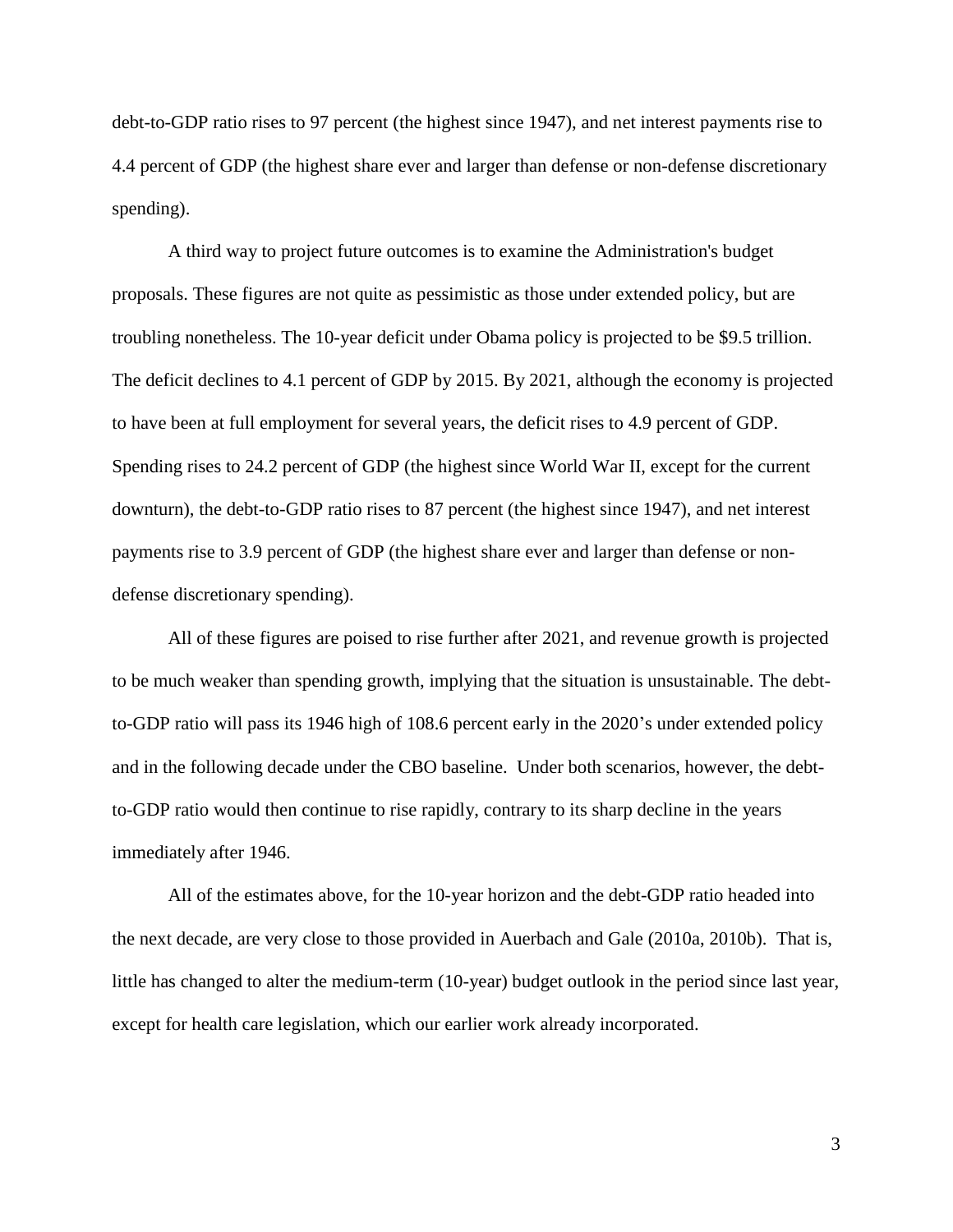The health reform package's impact on the long-term budget outlook is more controversial. To examine long-term issues more formally, we estimate a long-term fiscal gap — the immediate and permanent increase in taxes or reduction in spending that would keep the long-term debt-to-GDP ratio at its current level. Using current-law assumptions for Medicare spending, as put forth by the Medicare trustees (2011), and depending on the time frame employed, the fiscal gap is estimated to be about  $3\frac{1}{2} - 4$  percent of GDP under the assumptions in the CBO baseline, about  $5\frac{1}{2} - 6\frac{1}{2}$  percent of GDP in the extended policy scenario, and about 1 percent of GDP less than this under a continuation of Administration policy. However, the fiscal gap rises by 2-3 percent of GDP under each of these scenarios when substituting the Medicare outlay estimates put forth by the Medicare actuaries **(**CMS Office of the Actuary, 2011**)** and rises by an additional 1 percent when using assumptions employed by CBO (2011c). As a result, the gap is estimated to be over 10 percent of GDP under our worst-case scenario. These estimates show that health care reform is an important part of the long-term budget outlook, but also that even very substantial and sustained reform of health care will leave a significant fiscal gap. As a result, the budget outlook will create difficult trade-offs for policy makers and the American public.

#### **II. THE 10-YEAR OUTLOOK**

#### **A. Three Scenarios**

This section presents three estimates of the 10-year budget outlook. The first estimate is simply the CBO March 2011 baseline (CBO 2011b). The second approach, which we call extended policy, examines the implications of continuing the tax and spending policies that are in place currently. Table 1 displays these adjustments relative to the CBO baseline (with annual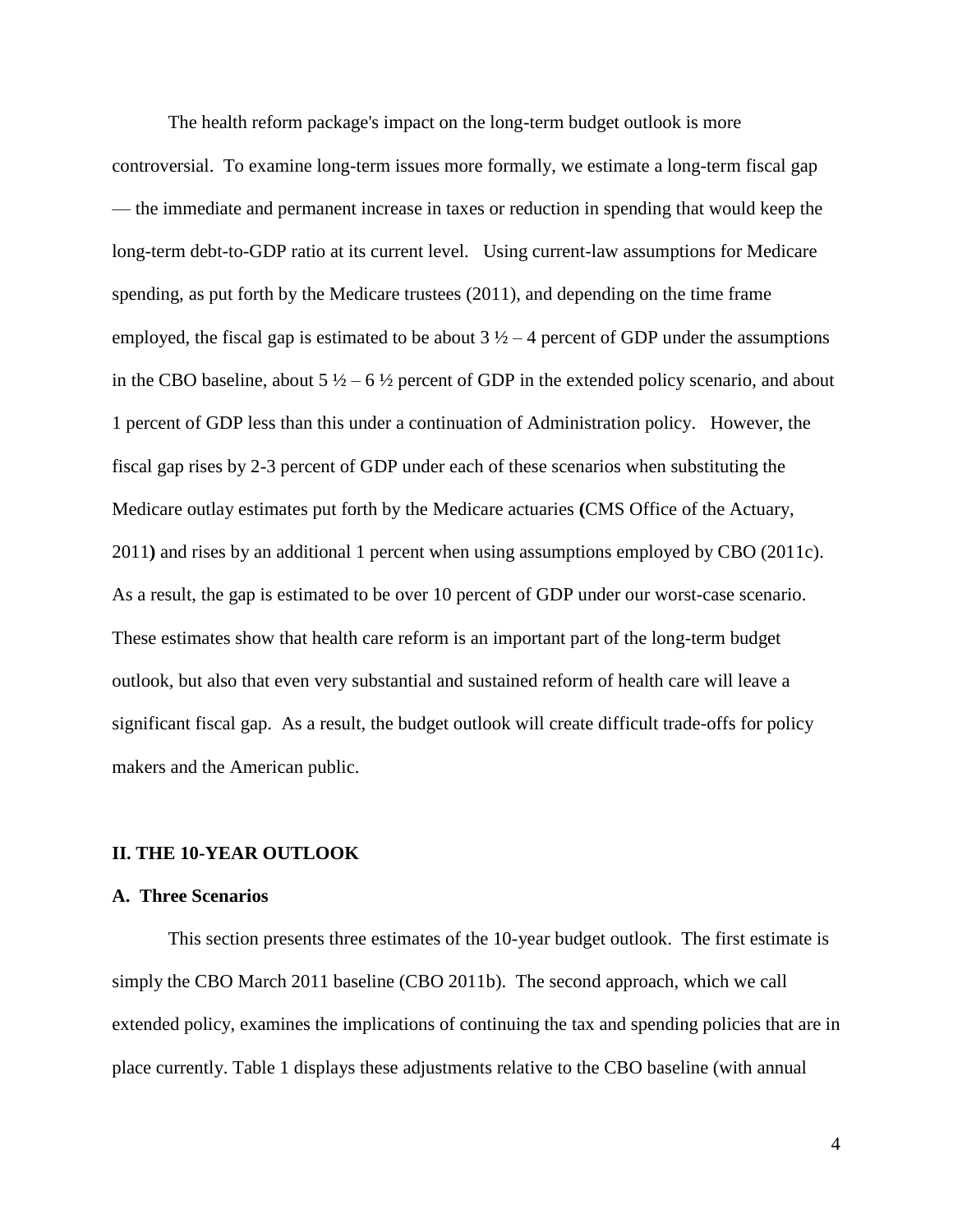details in Table A1)**.** First, CBO assumes that all temporary tax provisions (other than excise taxes dedicated to trust funds) expire as scheduled. With the exception of the AMT patch—which expires at the end of 2011—all of the provisions that were extended in the recent tax bill are slated to expire by the end of 2012. We assume that the income, estate, and AMT provisions are extended permanently. We do not, however, assume extension of the temporary payroll tax cuts, which are slated to expire at the end of 2011, given that these were explicitly adopted as a countercyclical measure. A variety of other tax provisions that have statutory expiration dates are routinely extended for a few years at a time as their expiration date approaches. We assume that all of these provisions will be extended. $^{2}$ 

Second, the alternative minimum tax (AMT) will grow to affect more than 41 million households by 2020 under current law (Tax Policy Center 2010). Congress has repeatedly endorsed tax policies that limit the growth in households affected by the AMT. Our estimates reflect the continuation of this choice in two ways. In addition to assuming that the AMT provisions that were temporarily extended at the end of 2010 — including higher AMT exemption levels — are granted a continuance, we also index the AMT exemption amount for inflation starting in 2012.

Third, under current law, payments to physicians under Medicare will decline by about 28 percent in January 2012 and will continue to decline in future years. In the past, however, the Administration and Congress stepped in to postpone such reductions. We assume similar actions will prevail in the future, so we include the costs of freezing physician payment rates under Medicare at their 2011 levels.

<sup>&</sup>lt;sup>2</sup> CBO (2011a) reports that the baseline includes \$1,029 billion in outlays, not including debt service costs, for mandatory spending programs that are assumed to be extended beyond their expiration dates.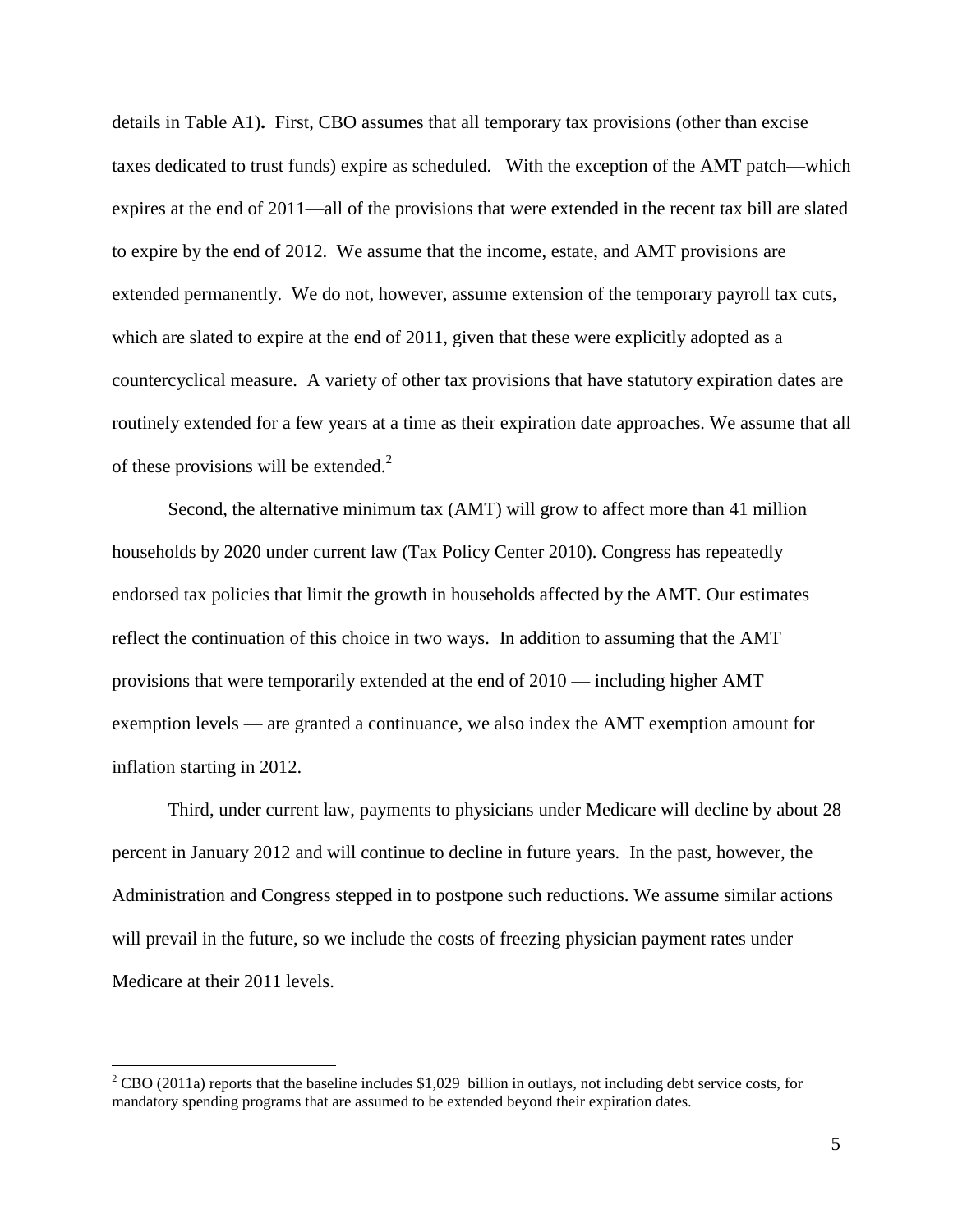The fourth issue involves discretionary spending. Unlike taxes and entitlement spending, which are governed by current law, discretionary spending typically requires new appropriations by Congress each year. The CBO baseline assumes that discretionary spending will remain constant in real dollars at the level prevailing in the first year of the budget period. We divide discretionary spending into three categories and make different assumptions with respect to each. First, as in the CBO baseline, we assume that discretionary spending in the stimulus package is allowed to expire as scheduled.

Second, we assume that war-related defense spending will follow the policy outlined in CBO's alternative scenario in the budget. Such a policy calls for steep decreases in war-related defense funding after 2012 and results in a \$1,134 billion reduction in defense spending relative to the CBO's defense baseline.

Third, for non-stimulus, non-supplemental, non-defense discretionary spending, we note that maintaining current services often would require increases for both inflation and population growth, rather than just inflation.<sup>3</sup> Accordingly, we adjust baseline expenditures to allow for population growth.

Our last estimate of the budget outlook is derived from CBO's March 2011 estimate of the Administration's budget (CBO 2011b). As can be seen in Table 2 (with annual details in Table A2)**,**  relative to current law (the CBO baseline), the Administration proposes a raft of tax cuts and significant new spending on education, health, and other programs. Although not shown in Table 2, President Obama's policies can be also described and characterized relative to the extended policy scenario. Specifically, relative to extended policy, the Administration's proposals include significant increases in taxes on high-income households (including the estate tax, the top income tax rates,

 $3$  In some cases, like veterans' health benefits, even larger increases might be needed to maintain current services (because the number of veterans may rise faster than the population and because health costs may rise faster than the overall price level).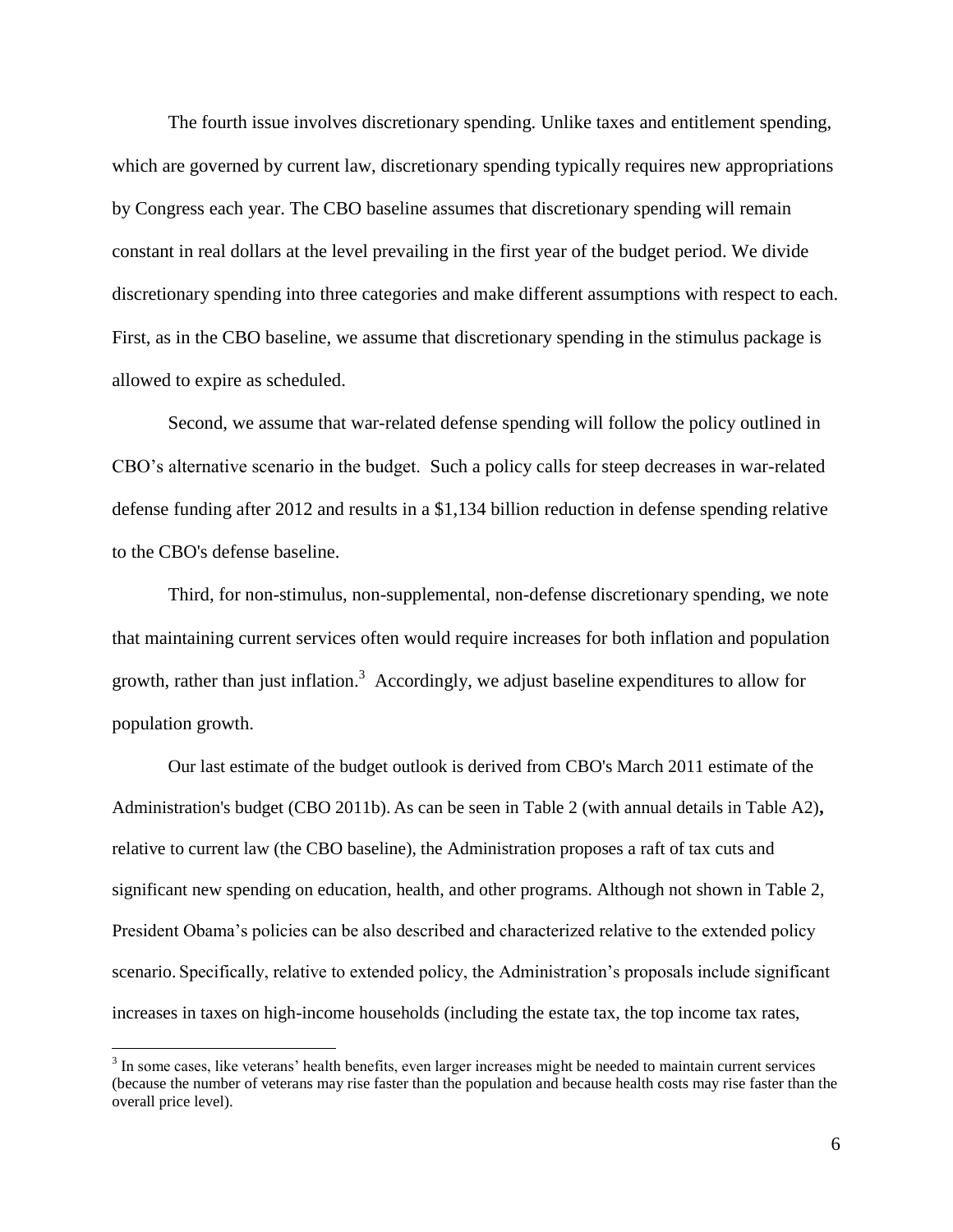capital gains and dividend taxes, and limitations on itemized deductions and personal exemptions), tax cuts for lower-income households, closing of corporate income tax loopholes, expansion of the Build America Bonds program, reclassification of discretionary surface transportation spending from discretionary to mandatory, a partial offset to the cost of freezing Medicare physician payments, and increases in non-defense, non-transportation discretionary spending.

### **B. Results**

The three approaches to the 10-year budget outlook display several important differences. The time paths of deficits differ under the alternative scenarios (Figure 1 and Tables 1, 2, A1, and A2). All the measures show deficits shrinking sharply relative to GDP through the recovery, but CBO's baseline shows a steeper drop through 2015 and a slower increase in the deficit as a share of GDP after 2015**,** while the extended policy baseline and Administration policy shows more rapid increases in the deficit as a share of GDP over the last six years of the projection. Note also that because the CBO economic projections are for the economy to reach full employment by 2016, all of the deficit figures for subsequent years represent "full employment" deficits.

More specifically, the CBO baseline shows deficits declining by nearly 7 percent of GDP from 2010 to 2014 and then remaining roughly constant thereafter at approximately 3 percent of GDP. The sharp decline through 2015 is the result of a recovering economy, but also of the assumptions that scheduled expirations in the stimulus package, AMT extensions, financial interventions, and the 2001 and 2003 tax cuts are allowed to take place. Our extended policy baseline also shows deficits declining sharply, but only to 5.6 percent of GDP in 2015, since the extended policy baseline extends the tax cuts and the AMT provisions. After 2015, however, the deficit in the extended policy baseline starts rising, ending up at 6.5 percent of GDP by 2021.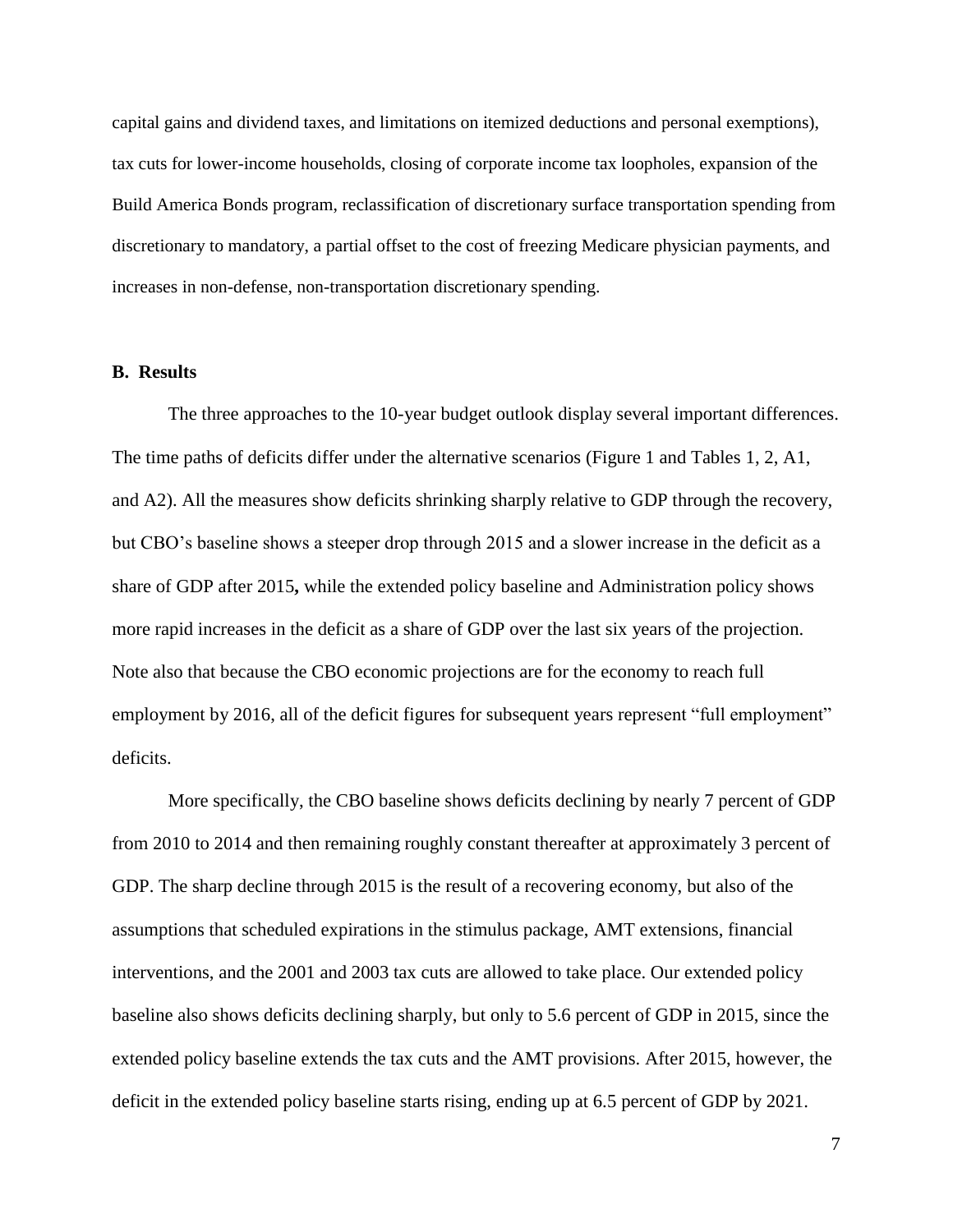Obama policy represents an intermediate outcome: deficits fall to 4.1 percent of GDP in 2015, and then gradually rise to 4.9 percent of GDP by 2021.

These differences in time paths turn into substantial annual differences by the end of the decade. By 2021, the CBO baseline deficit is \$729 billion; the deficit reaches \$1.54 trillion under extended policy. As a result of these differences, the overall fiscal shortfalls vary substantially. The CBO baseline projects a 10-year deficit of \$6.7 trillion. In contrast, extended policy shows a 10-year deficit of \$11.9 trillion and the Obama policy shows a decade-long deficit of \$9.5 trillion.

Figure 2 shows trends in the ratio of debt held by the public to GDP over time under the two scenarios. Under the baseline, the debt rises to 75.6 percent by 2021, rising rapidly at first to about 75.1 percent of GDP in 2013 and then flattening out over the decade. In contrast, under the extended policy scenario, the debt-GDP ratio rises steadily, and exceeds 97 percent by 2021. The Administration budget shows debt-to GDP reaching 87.4 percent in 2021.

Although not shown in the tables and figures, a possible third scenario for the 10-year period would assume that *all* temporary policies are extended. This scenario starts with extended policy, as explained above, and assumes also that (a) the temporary payroll tax cuts are extended permanently and (b) discretionary spending that is part of the stimulus package and that occurs in 2011 is also extended permanently. Under this scenario, the 10-year deficit is \$14.6 trillion or 7.4 percent of GDP. By 2021, the deficit equals 8.1 percent of GDP and the debt-GDP rises to 109 percent.

What is perhaps most notable is how problematic the 2021 outcomes are under Obama policy, despite being preceded by several years of full employment. Spending in 2021 would be 24.2 percent of GDP, the highest level since World War II (other than during the 2009-2011 spike), and would be rising over time. The deficit would stand at 4.9 percent of GDP and also

8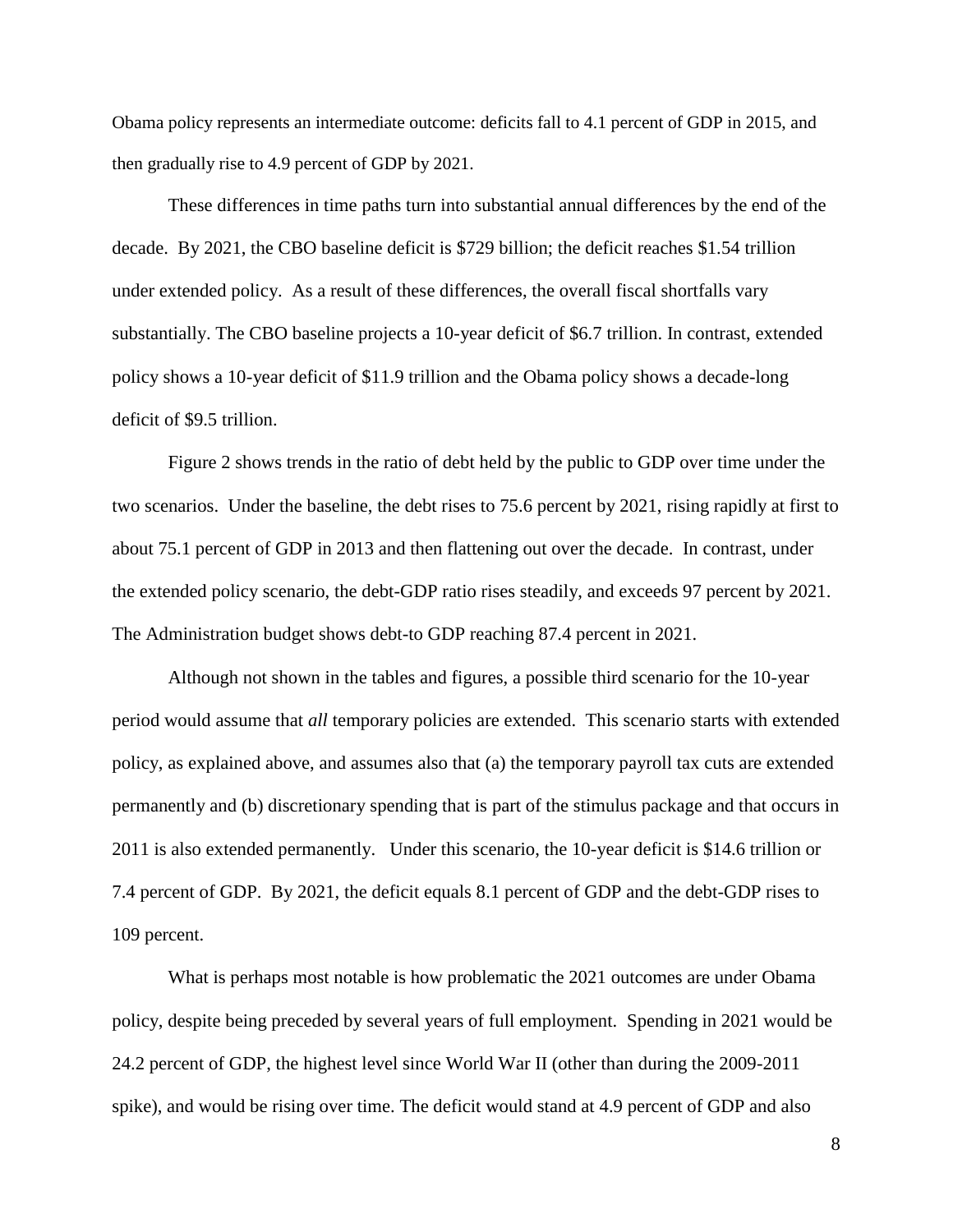would be rising over time. Other than the deep recession year of 1983 and the current downturn (2009–2012), this would be the highest deficit share of GDP in more than 60 years and, as noted above, would represent a full-employment deficit. The debt–to-GDP ratio would be 87.4 percent — the highest level since 1947 — and rising.

The rise in spending would occur in mandatory programs, which in 2021 would be at their highest share of GDP ever, except in 2009 (in which the financial interventions were recorded as mandatory programs).<sup>4</sup> In contrast, defense spending would fall dramatically and non-defense discretionary spending would drop to its lowest share of GDP in the past 50 years. Achieving those discretionary spending figures would require significant political discipline.

Finally, net interest payments would rise to 3.9 percent of GDP by 2021, the largest figure ever, and larger than total non-defense discretionary spending or defense spending in that year. Net interest payments would equal 19 percent of revenue by 2021.

In summary, while it is clear that the current deficits are expected to represent a temporary surge in government borrowing, the 10-year outlook suggests that the surge may well not subside as much as would be desired. In addition, borrowing will rise again later in the decade in a manner that appears to be unsustainable in the long term. Of course, as shown in Figure 1, as bad as outcomes are under Obama Administration policy, outcomes would be even worse under a mechanical extension of current policies.

<sup>&</sup>lt;sup>4</sup> Part of this trend is due to the Obama Administration's stated policy of reclassifying education and transportation discretionary spending as mandatory.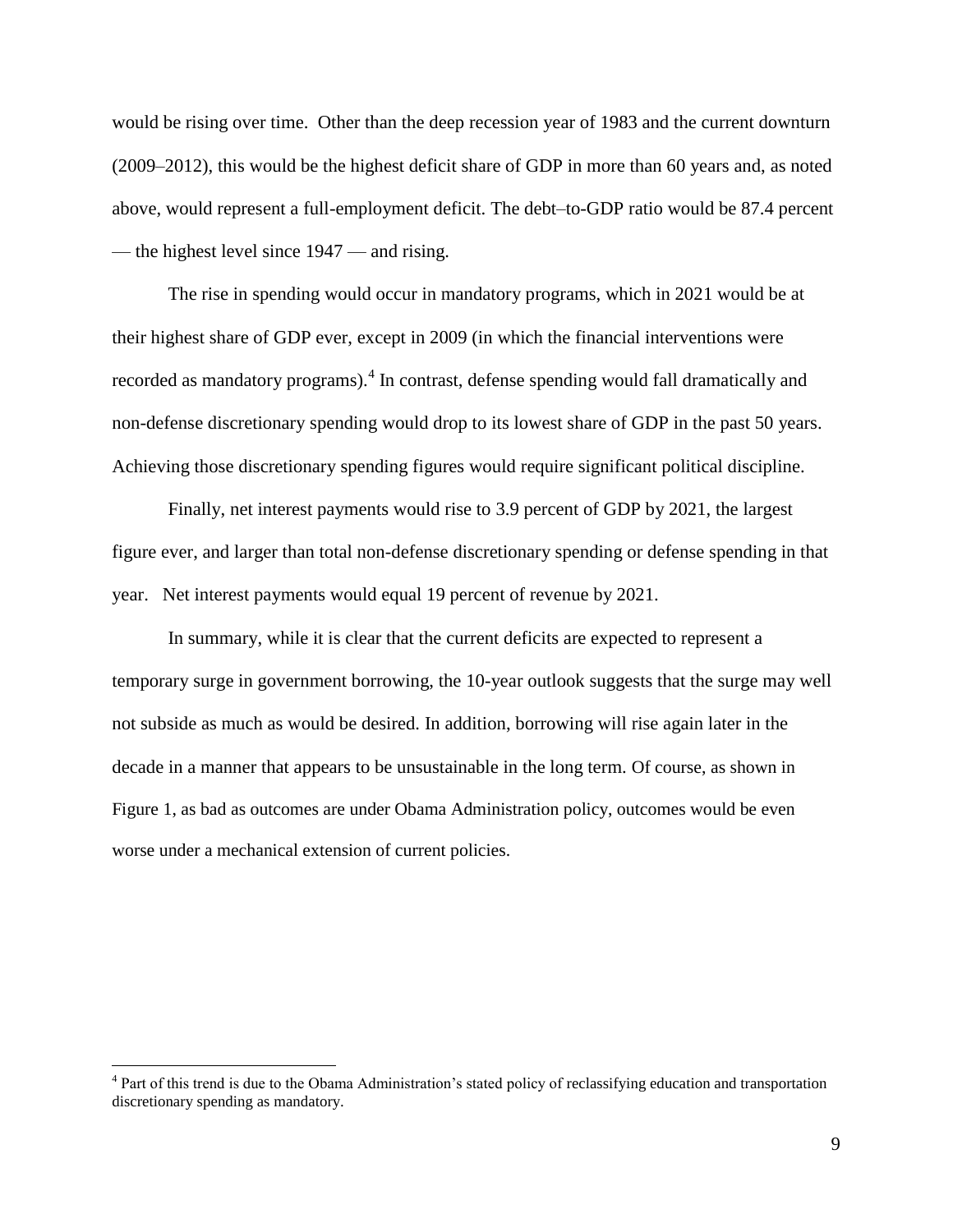### **III. THE LONG-TERM OUTLOOK**

The fiscal gap is an accounting measure that is intended to reflect the long-term budgetary status of the government.<sup>5</sup> As developed by Auerbach (1994) and implemented in many subsequent analyses, the fiscal gap measures the size of the immediate and permanent increase in taxes and/or reductions in non-interest expenditures that would be required to set the present value of all future primary surpluses equal to the current value of the national debt, where the primary surplus is the difference between revenues and non-interest expenditures.<sup>6</sup> Equivalently, it would establish the same debt-to-GDP ratio in the long run as holds currently. The gap may be expressed as a share of GDP or in dollar terms.

### **A. Initial Assumptions**

 $\overline{a}$ 

There are a variety of assumptions necessary to compute the fiscal gap. It is helpful to break these assumptions down into those regarding the 10-year budget period and those regarding the years thereafter, for which no official CBO projections are available. We start with perhaps the simplest approach for the 10-year budget period, following the April 2011 CBO baseline through 2021. We assume that, after 2021, most categories of spending and revenues remain constant as a share of GDP. These long-run assumptions, however, would be seriously misleading for the major entitlement programs and their associated sources of funding, for which recent long-term projections are available. For the Medicare and OASDI programs, projections for all elements of spending and dedicated revenues (payroll taxes, income taxes on benefits, premiums and contributions from states) are available or can be calculated from figures

 $<sup>5</sup>$  Auerbach et al. (2003) discuss the relationship between the fiscal gap, generational accounting, accrual accounting</sup> and other ways of accounting for government.

<sup>6</sup> Over an infinite planning horizon, this requirement is equivalent to assuming that the debt-to-GDP ratio does not explode (Auerbach 1994, 1997).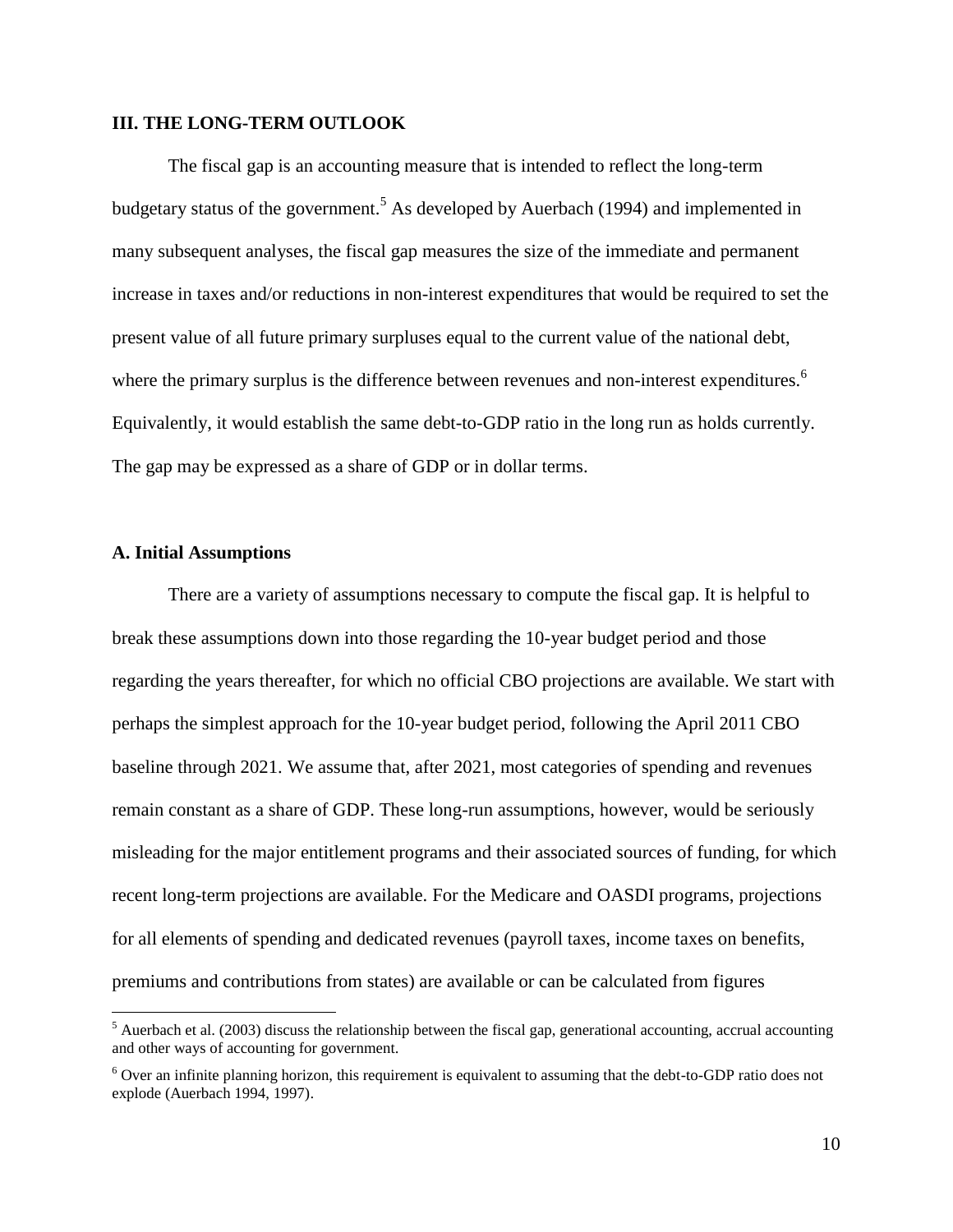presented for the intermediate projections in the 2011 Trustees reports.<sup>7</sup> We use the Trustees' projections of the ratios of taxes and spending to GDP for the period 2020–2085 for OASDI and 2020–2080 for Medicare, assuming that these ratios are constant at their terminal values thereafter. For Medicaid, CHIP and exchange subsidies we follow CBO's most recent long-term projections (CBO 2011c) through 2085 and assume that spending as a share of GDP is constant thereafter.<sup>8</sup>

It is important to understand how to interpret these assumptions. They do not represent a pure projection of current law but instead assume that policymakers will make a number of future policy changes, including a continual series of tax cuts, discretionary spending increases, and adjustments to keep health spending from growing too quickly. For example, if current tax parameters were extended forward, income taxes would rise as a share of GDP. Our forecast implicitly assumes policymakers will cut taxes in response. Conversely, our forecast assumes that a richer society will want to spend more on discretionary spending, going beyond the current services provided by government.

For Medicare spending, the intermediate projections of the Trustees have for many years incorporated the assumption that Medicare growth will eventually slow in the future. Starting in the 2010 report, however, the Trustees' official medical projections have assumed a much stronger slowdown, as a consequence of provisions in the health care bill passed in 2010. These assumptions, though they may be consistent with the impact of the bill's provisions should they

 $<sup>7</sup>$  Details of these computations are available from the authors upon request. The 2011 Medicare Trustees Report is</sup> a[t http://www.cms.gov/ReportsTrustFunds/downloads/tr2011.pdf.](http://www.cms.gov/ReportsTrustFunds/downloads/tr2011.pdf) The 2011 OASDI Trustees Report is at http://www.ssa.gov/OACT/TR/2011/tr2011.pdf.

<sup>&</sup>lt;sup>8</sup> CBO projects two scenarios for spending and revenues, which it refers to as its "Extended-Baseline" and ―Alternative‖ scenarios. For federal spending on Medicaid, CHIP and exchange subsidies, these two scenarios are relatively similar, differing by about 0.4 percent of GDP in 2085. We use the higher of these two sets of projections, the Alternative scenario, to be consistent with our use of the Medicare projections from this scenario as one of the cases we will consider below.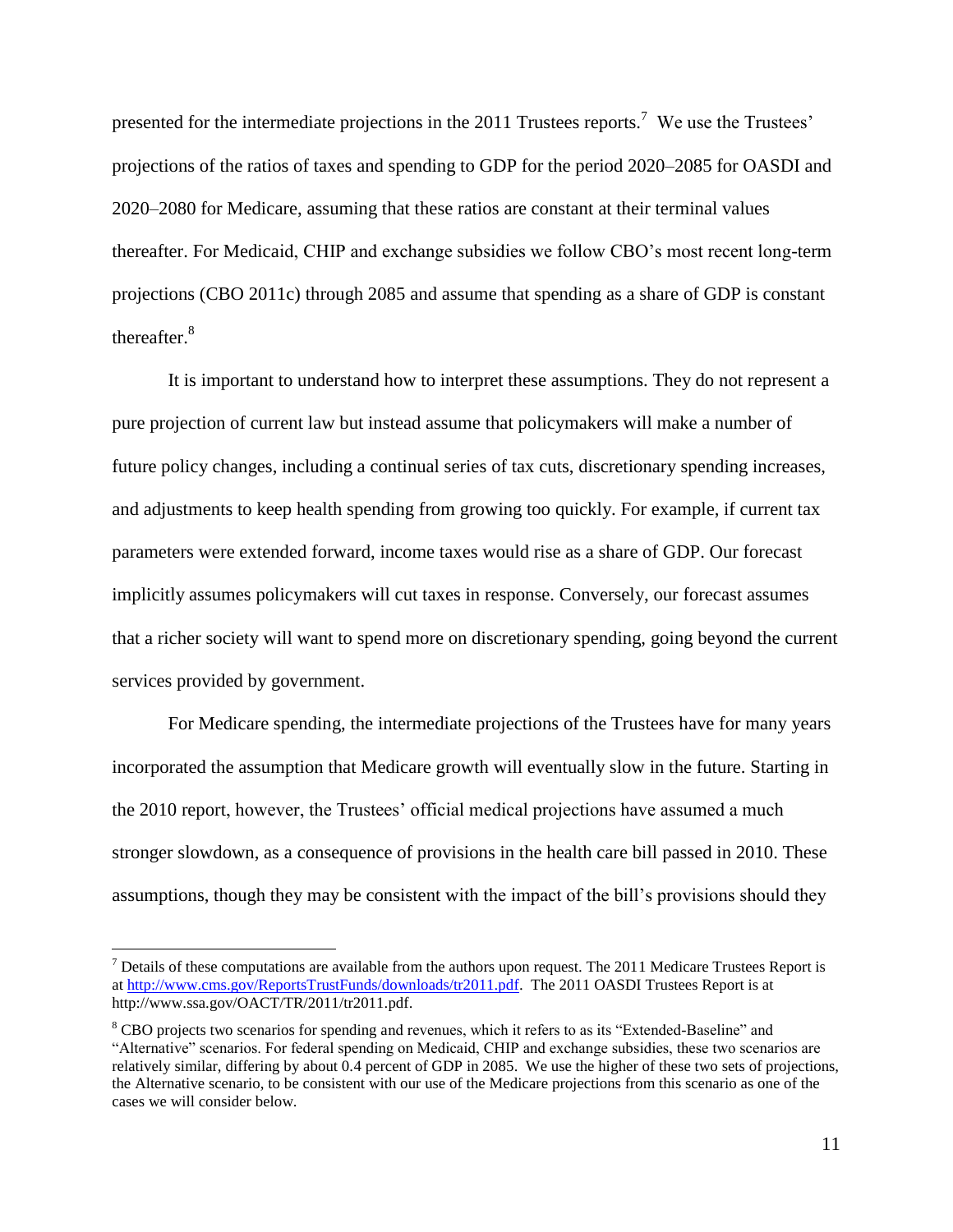remain in force over the long term, are controversial, for the sustainability of such spending reductions is not clear. Reflecting this controversy, the Medicare Actuary took the unusual step, beginning last year and once again this year, of releasing a separate set of projections (CMS Office of the Actuary 2011) showing less optimistic (although still positive) reductions in spending. Reflecting the considerable uncertainty about the path of Medicare, we provide longterm calculations for each of these projected paths. To these, we add one more, the even more pessimistic projections under CBO's Alternative long-term scenario.<sup>9</sup>

### **B. Estimates**

 $\overline{a}$ 

Table 3 displays calculations of the long-term fiscal gap for CBO, Extended Policy, and Obama Policy 10-year baselines. For each of these policy baselines, we show three variants according to the source of post-2021 Medicare projections — the Medicare Trustees, the Medicare Actuary, and CBO's Alternative scenario. For each combination of 10-year baseline and long-term Medicare projections, we show the fiscal gap over three horizons: 25-year (i.e., through 2035), 75-year (i.e., through 2085), and permanent (i.e., over the infinite horizon). Although the shortest of these horizons is perhaps not particularly useful for assessing the longterm fiscal situation, we include it help illustrate how the paths of fiscal shortfalls differ under the various scenarios. We begin by discussing the various baselines that rely on the most optimistic Medicare projections, those in the official Trustees report, shown in the top panel of the table.

<sup>&</sup>lt;sup>9</sup> The Medicare projections under CBO's more optimistic Extended-Baseline scenario yield estimates of the longterm gap that are similar over the infinite horizon to those based on the CMS Actuary's projections.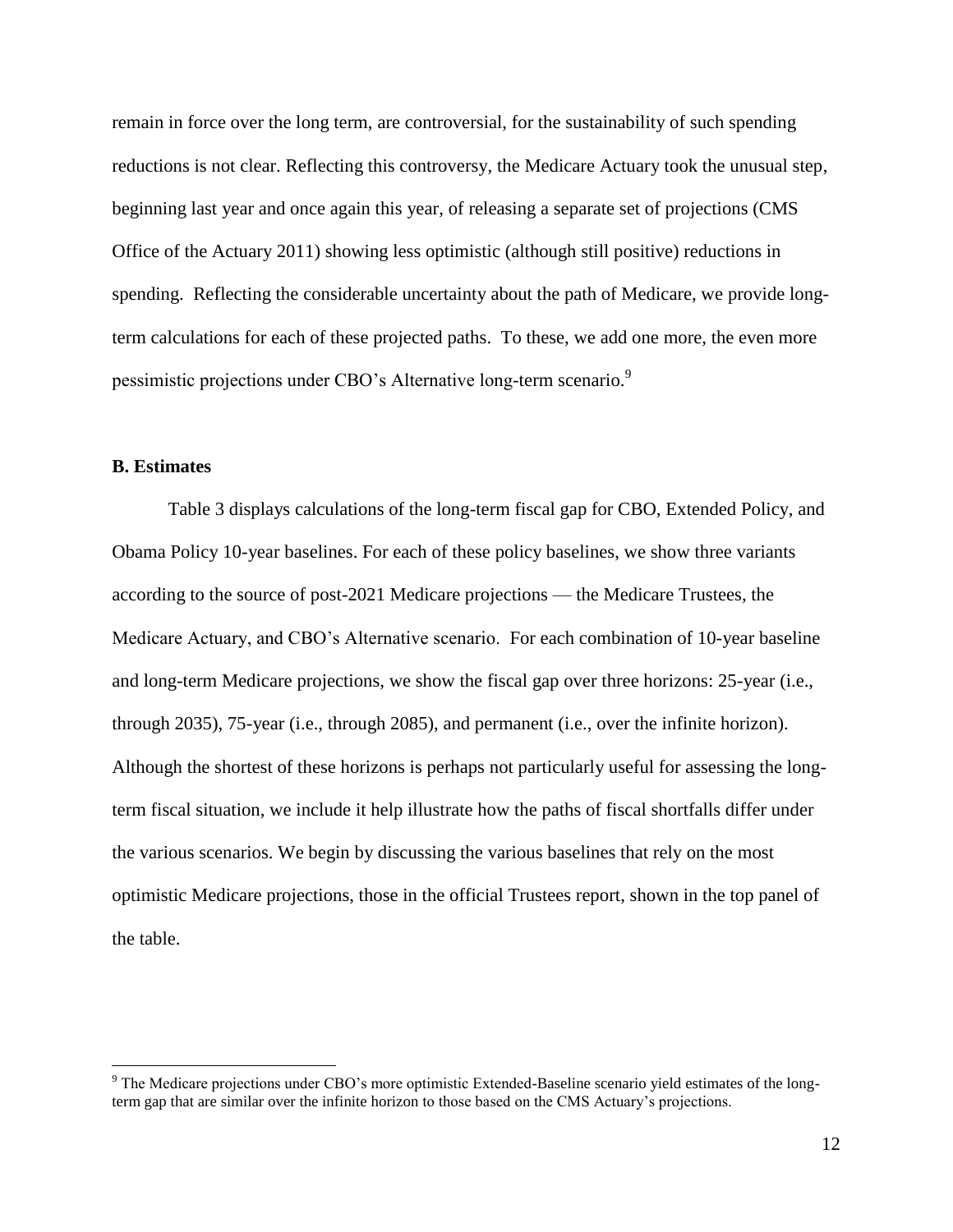Under the CBO baseline assumptions, we estimate that the fiscal gap through 2085 is now 3.31 percent of GDP (Table 3).<sup>10</sup> This implies that an immediate and permanent increase in taxes or cut in spending of 3.31 percent of GDP — roughly \$500 billion per year in current terms — would be needed to maintain fiscal balance through 2085. In present-value dollars, rather than as a share of GDP, the fiscal gap through 2085 under these assumptions amounts to \$25.0 trillion. The fiscal gap is even larger if the time horizon is extended, since the budget is projected to be running substantial deficits in years approaching and after 2085. If the horizon is extended indefinitely, for example, the fiscal gap rises to 4.13 percent of GDP under the CBO baseline, or \$57.8 trillion.

Moving across the top panel of Table 3, we see that the fiscal gap is substantially larger under the extended policy scenario. This scenario's assumptions lead to a lower level of revenue and a higher level of spending than the CBO baseline. Under extended policy, the fiscal gap through 2085 amounts to 5.60 percent of GDP, or 2.29 percent of GDP more than under the CBO baseline. In present-value dollars, the fiscal gap under this scenario amounts to \$42.3 trillion through 2085. Over the infinite horizon, the fiscal gap under the extended policy baseline is 6.47 percent of GDP, or \$90.7 trillion. For the Administration policy scenario, the fiscal gap estimates are about 1 percent of GDP below those of extended policy. This will also turn out to be the case in the second and third panels of the table, which we now discuss.

Moving to the table's second panel, we see the impact of using the projections offered separately by the Medicare Actuary. Doing so raises the fiscal gap to 4.95 percent of GDP through 2085 and 6.91 percent of GDP over an infinite horizon under the scenario based on the CBO baseline. Our overall fiscal gap estimates are lower than those reported last year, but higher

 $10$  The discount rate in these calculations is based upon the intermediate assumptions of the Social Security trustees, which assume a nominal interest rate of 5.7 percent.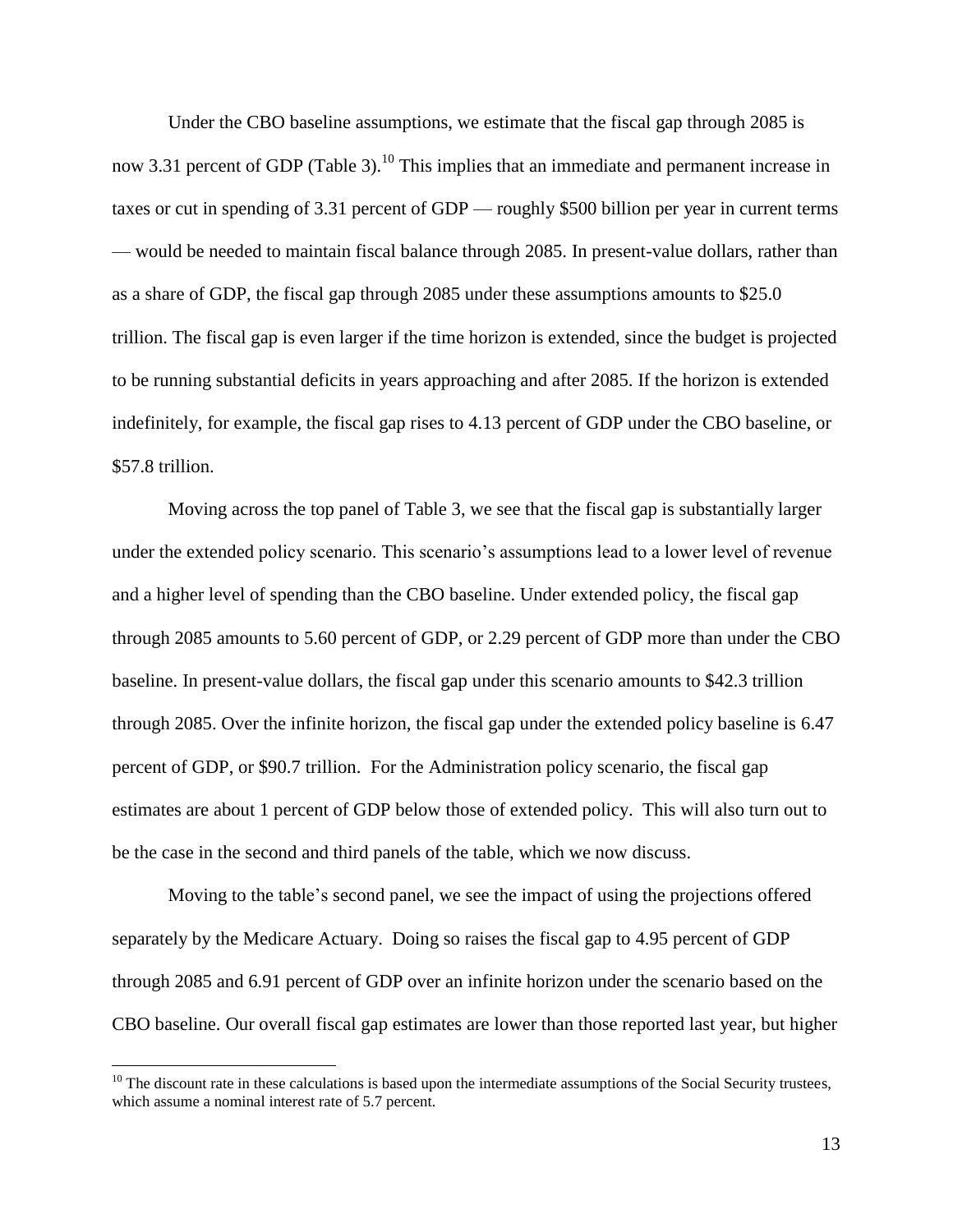than those based on the 2009 Trustees' Report. For example, the infinite-horizon gap was 9.07 percent of GDP under extended policy using the 2009 Trustees' report, it is now 9.25 percent, down from 9.85 from last year, given this set of Medicare projections. This worsening since 2009 is due to higher projections of *Medicaid* and other health spending in CBO (2011c) relative to CBO (2009), on which our 2009 estimates were based.<sup>11</sup>

The third set of projections for Medicare spending, from CBO's Alternative scenario, are the most pessimistic that we consider. Note that fiscal gaps through 2035 under this scenario are no worse than those based on the Medicare Actuary's alternative projections. The differences between these two sets of projections appear only when the horizon of the calculation is lengthened. Under the CBO Alternative scenario and the infinite horizon, the estimated longterm gap rises to nearly 8 percent of GDP even under the CBO 10-year baseline, and to over 10 percent of GDP under the extended 10-year baseline.<sup>12</sup> In summary, even under the most optimistic assumptions available for health spending over the long term, health care reform has eliminated only a small portion of the fiscal gap; other health care projections paint an even bleaker picture than those from last year.

Figure 3 shows projected revenues and non-interest expenditures through 2085 under these two "bracketing" scenarios, CBO 10-year baseline/Medicare Trustees and extended policy/CBO Alternative Medicare. Under the most optimistic scenario, non-interest outlays will keep rising, but will have reached "only" 25 percent of GDP by  $2085$  – higher than the 21 percent of revenue projected for that year under the scenario. Under the most pessimistic

 $11$  We infer that this increase in projected spending reflects the effects of the 2010 health care expansion, in particular the added costs of CHIP and exchange subsidies, although CBO does not report the individual components separately. Medicaid projections for 2011 are lower than those projected by CBO last year (CBO 2010).

 $12$  Our projections using CBO's Alternative scenario are reduced relative to our estimates based on last year's CBO report for this scenario because we now also incorporate CBO's estimates for offsetting Medicare revenues under this scenario, which are higher than those projected by the Medicare Trustees.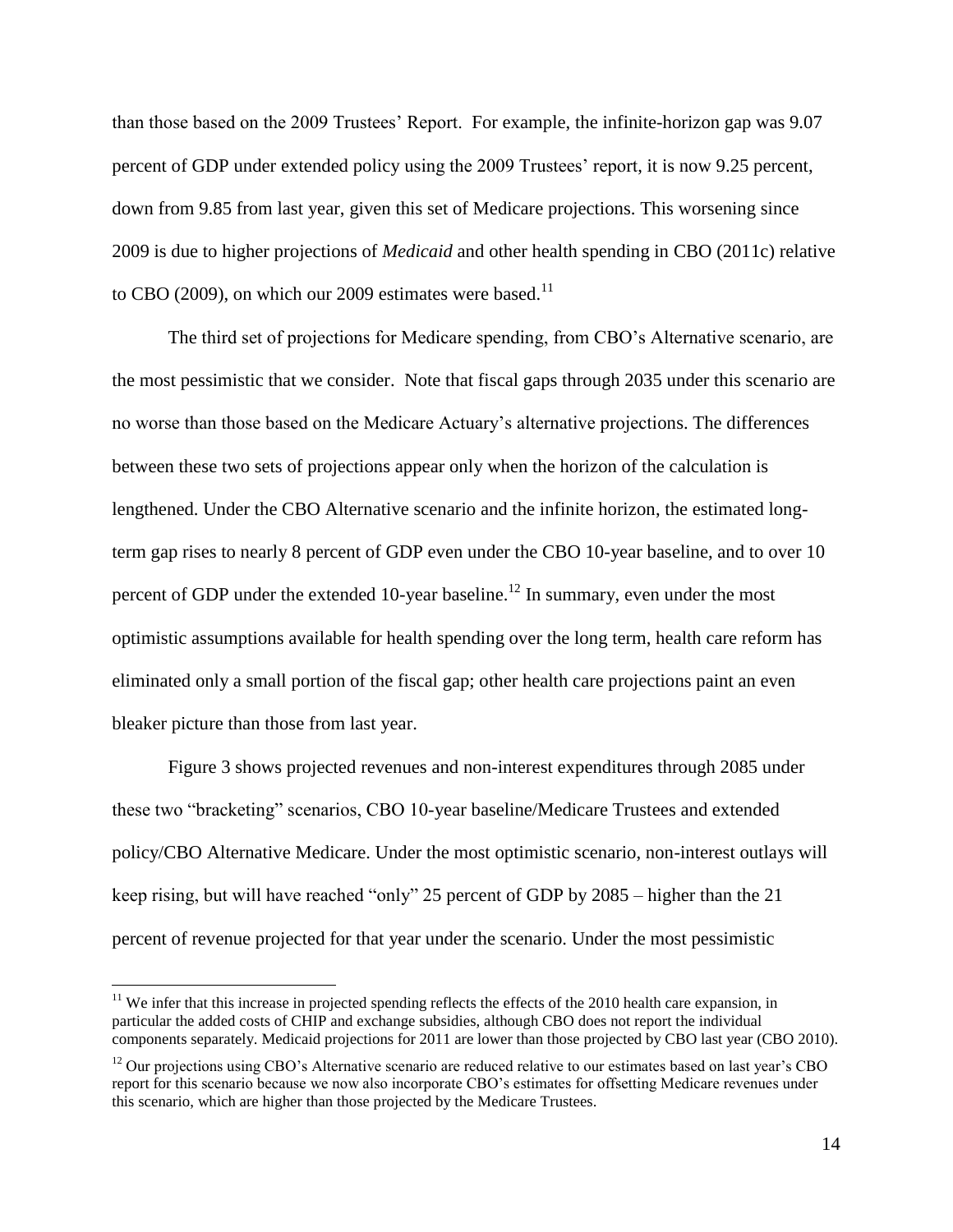projections, revenue will be lower – at 18 percent of GDP much closer to its historical share – and non-interest outlays will be on a rapidly exploding trajectory, approaching 32 percent of GDP by the end of the period shown. Thus, even using the most optimistic projections for both the short term and the long term, there is much that must still be done to close the gap between spending and revenues. Yet these optimistic projections essentially assume that much work already will have been done; tax cuts will have expired, medical spending growth will have come under much better control, and so forth. Under either set of assumptions, therefore, and by implication for those that lie somewhere in between, sizable adjustments to revenues and spending will be required beyond those that have been contemplated in the formulation of any set of projections.

Figure 4 shows the implied debt-to-GDP ratios under the most optimistic (CBO 10-year baseline; Medicare Trustees projections) and most pessimistic (Extended baseline; CBO Alternative scenario for Medicare) sets of projections. Under the first set, the economy would pass its highest-ever debt-to-GDP ratio (108.6 percent, in 1946) by 2032. This benchmark would be passed much sooner under the more pessimistic scenario. In both cases, the following years would see very rapid further growth of the debt-to-GDP ratio. Indeed, the projected debt-to-GDP ratios rise to astronomical levels later in the century no matter how optimistic the assumptions.

#### **IV. CONCLUSIONS**

The current U.S. fiscal deficit is enormous, but its enormity is temporary — or at least is expected to be. The real concerns lie in the 10-year projection and long-term outlook. The medium-term and long-term budget shortfalls will create growing burdens on the economy. These burdens can happen gradually or suddenly. In the gradual scenario, budget shortfalls will

15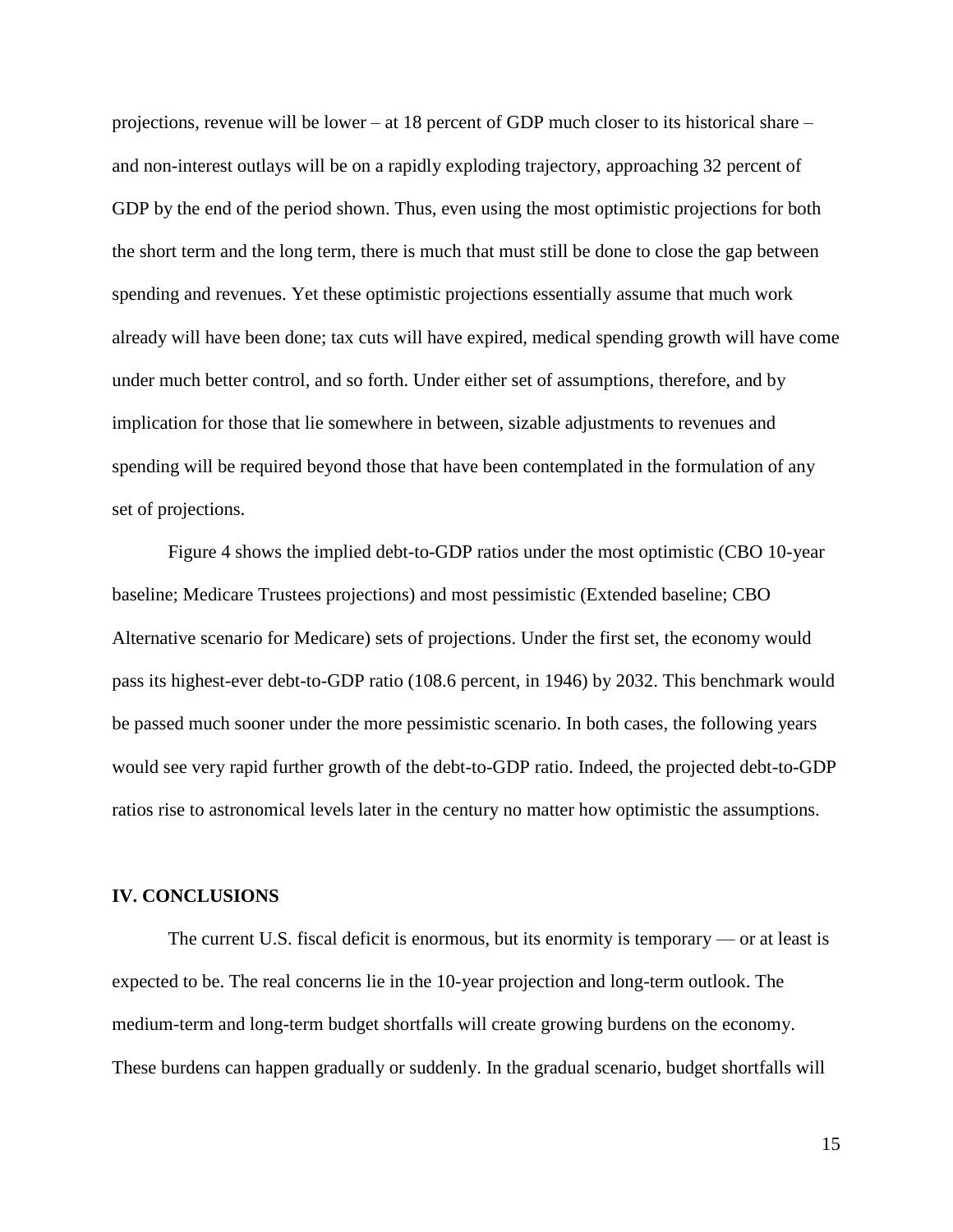reduce national saving. In the absence of increased capital inflows, the reduction in national saving will raise interest rates, reduce investment and reduce future national output. Increased capital inflows from abroad can mitigate or eliminate the increase in interest rates and/or the decline in investment. This in turn will offset some of the decline in future national income, but of course the inflows create increasing claims on the domestic capital stock and hence still reduce future national income. In either case, under the gradual scenario, sustained large deficits will reduce future national income and living standards. In the sudden scenario, long-term budget shortfalls could trigger a political or market reaction that leads to a sudden change in interest rates, exchange rates, capital outflows, etc. Avoiding these outcomes will require significant and sustained changes to spending and revenue policies, much larger changes than have received serious consideration in the policy process to date.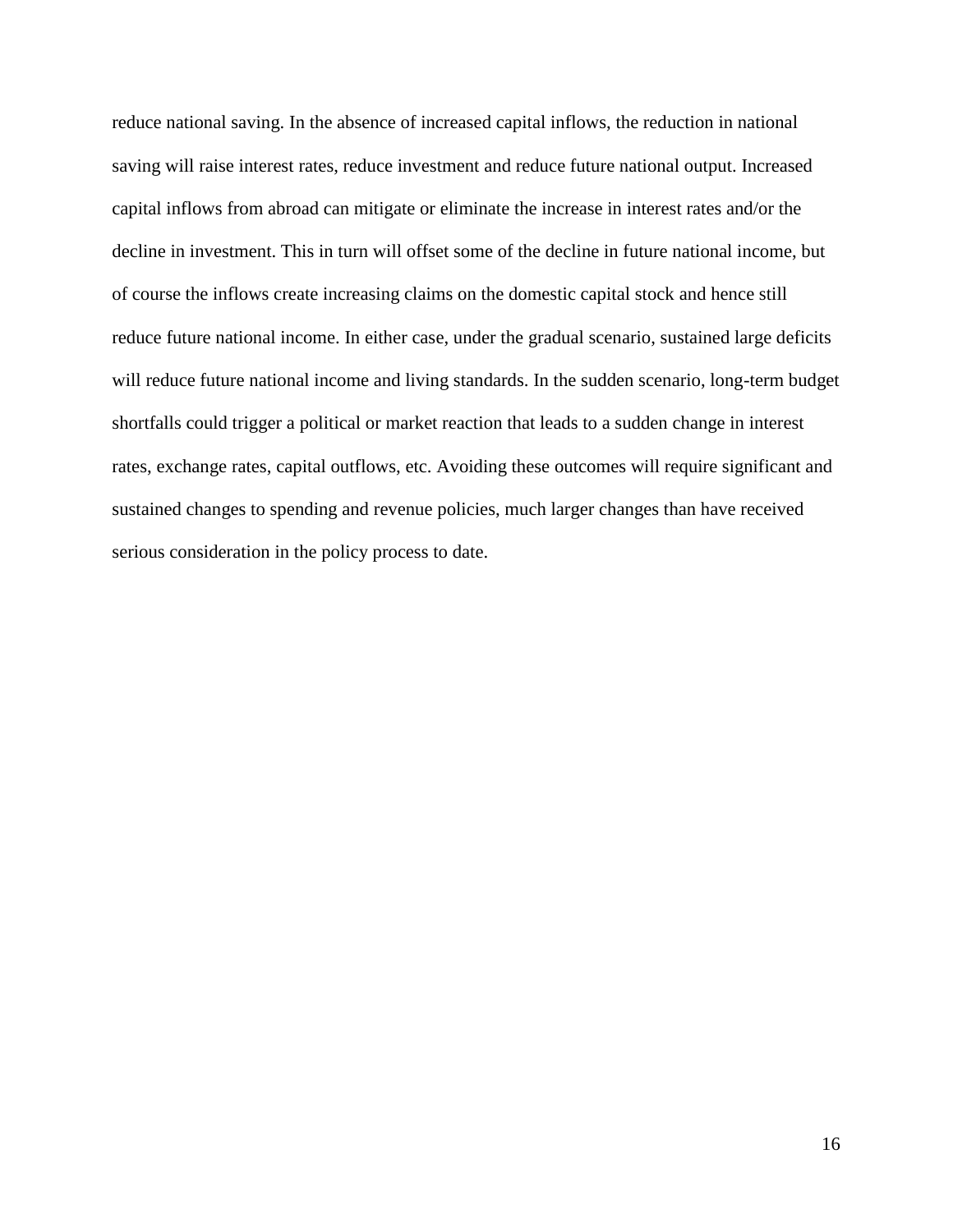## **REFERENCES**

Auerbach, Alan J., 1994. "The U.S. Fiscal Problem: Where We Are, How We Got Here, and Where We're Going." In Fischer, Stanley, and Julio Rotemberg (eds.), *National Bureau of Economic Research Macroeconomics Annual*, 141–175. National Bureau of Economic Research, Cambridge, MA.

Auerbach, Alan J., 1997. "Quantifying the Current U.S. Fiscal Imbalance." *National Tax Journal* 50 (3), 387–398.

Auerbach, Alan J., Jason Furman, and William G. Gale, 2007. "Still Crazy After All These Years: Understanding the Budget Outlook." *Tax Notes* 155 (8), 765–778.

Auerbach, Alan J., Jason Furman, and William G. Gale, 2008. "Facing the Music: The Fiscal Outlook as the Bush Years End.‖ *Tax Notes* 119 (9), 981–992.

Auerbach, Alan J. and William G. Gale, 1999. "Does the Budget Surplus Justify a Large-Scale Tax Cut?‖ *Tax Notes* 82 (12), 1827–1850.

Auerbach, Alan J. and William G. Gale, 2000. "Perspectives on the Budget Surplus." *National Tax Journal* 53 (3), 459–473.

Auerbach, Alan J. and William G. Gale, 2001. "Tax Cuts and the Budget." *Tax Notes* 90 (13), 1869-1882.

Auerbach, Alan J. and William G. Gale, 2009. "The Economic Crisis and the Fiscal Crisis 2009 and Beyond: An Update." *Tax Notes* 125 (1), 101-130.

Auerbach, Alan J. and William G. Gale, 2010a. "Déjà Vu All Over Again: On the Dismal Prospects for the Federal Budget." *National Tax Journal*, 63(3), 543–560.

Auerbach, Alan J. and William G. Gale, 2010b. "The Federal Budget Outlook, Chapter 11" Tax *Policy Center.*

Auerbach, Alan J., William G. Gale, Peter R. Orszag, and Samara Potter, 2003. "Budget Blues: The Fiscal Outlook and Options for Reform." In Aaron, Henry J., James Lindsay, and Pietro Nivola (eds.), *Agenda for the Nation*, 109–143. Brookings Institution, Washington, DC.

Board of Trustees, Federal Hospital Insurance and Federal Supplemental Medical Insurance Trust Funds, 2011. *The 2011 Annual Report of the Board of Trustees of the Federal Hospital Insurance and Federal Supplementary Medical Insurance Trust Funds.* Federal Hospital Insurance and Federal Supplemental Medical Insurance Trust Funds, Washington, DC.

Board of Trustees, Federal Old-Age and Survivors Insurance and Disability Insurance Trust Funds, 2011. *The 2011 Annual Report of the Board of Trustees of the Federal Old-Age and*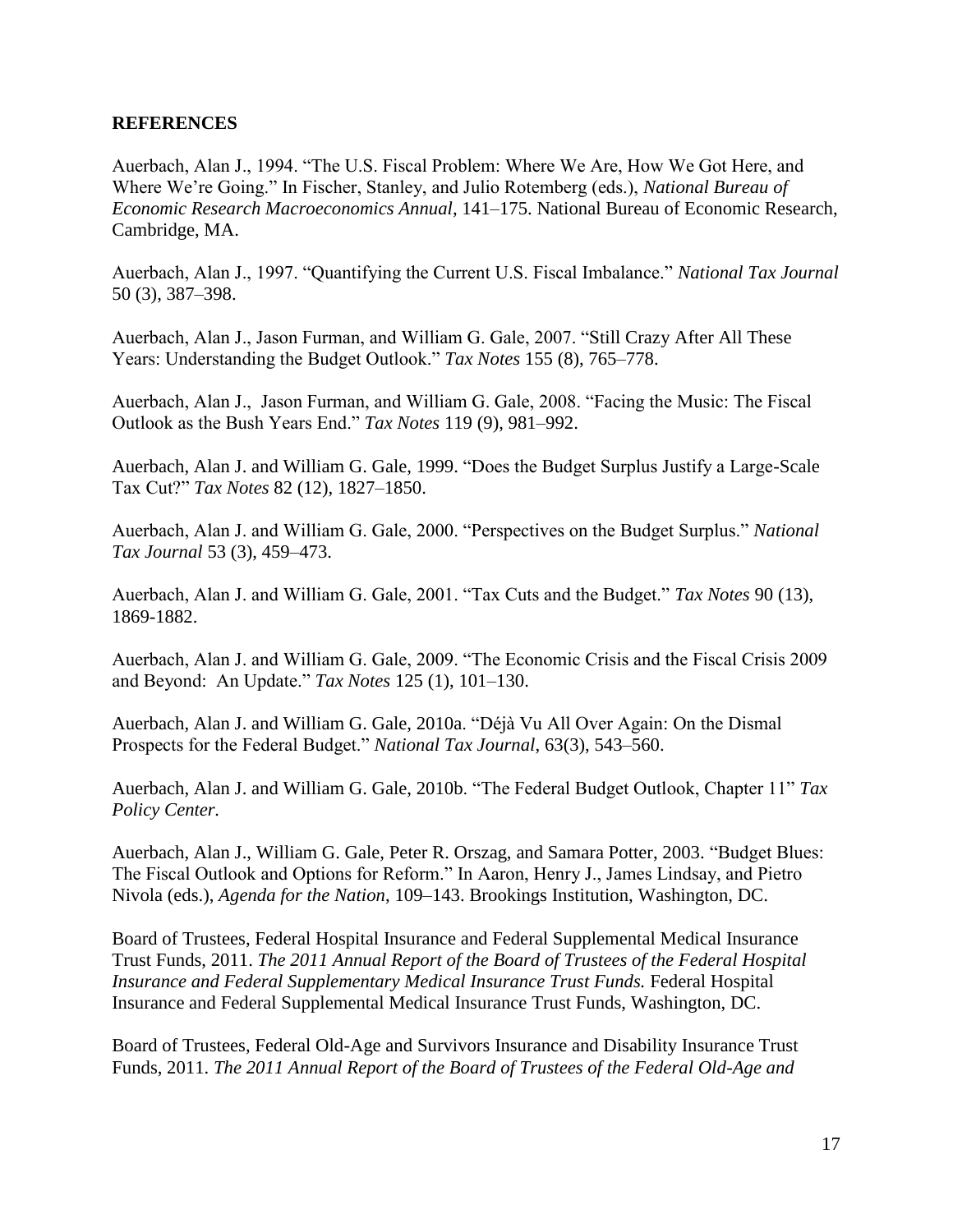*Survivors Insurance and Federal Disability Insurance Trust Funds*. Federal Old-Age and Survivors Insurance and Disability Insurance Trust Funds ,Washington, DC.

CMS Office of the Actuary, 2011. *Projected Medicare Expenditures under an Illustrative Scenario with Alternative Payment Updates to Medicare Providers*. Centers for Medicare and Medicaid Services, Baltimore, MD, May 13.

Congressional Budget Office, 2009. *The Long-Term Budget Outlook*. Congressional Budget Office, Washington, DC.

Congressional Budget Office, 2010, *The Long-Term Budget Outlook*. Congressional Budget Office, Washington, DC.

Congressional Budget Office, 2011a. *The Budget and Economic Outlook: Fiscal Years 2011 to 2021*. Congressional Budget Office, Washington, DC

Congressional Budget Office, 2011b. *Preliminary Analysis of the President's Budget for 2012.* Congressional Budget Office, Washington, DC

Congressional Budget Office, 2011c, *The Long-Term Budget Outlook*. Congressional Budget Office, Washington, DC.

Ruffing, Kathy, and James R. Horney, 2010. *Obama Budget Reduces Deficit by \$1.3 Trillion over Next Decade Compared to Current Policies*. Center on Budget and Policy Priorities, Washington, DC.

Tax Policy Center, 2010. "Table T10-0106 Aggregate AMT Projections, 2009–2020." Tax Policy Center, Washington, DC, [http://www.taxpolicycenter.org/numbers/displayatab.cfm?Docid=2702&DocTypeID=7.](http://www.taxpolicycenter.org/numbers/displayatab.cfm?Docid=2702&DocTypeID=7)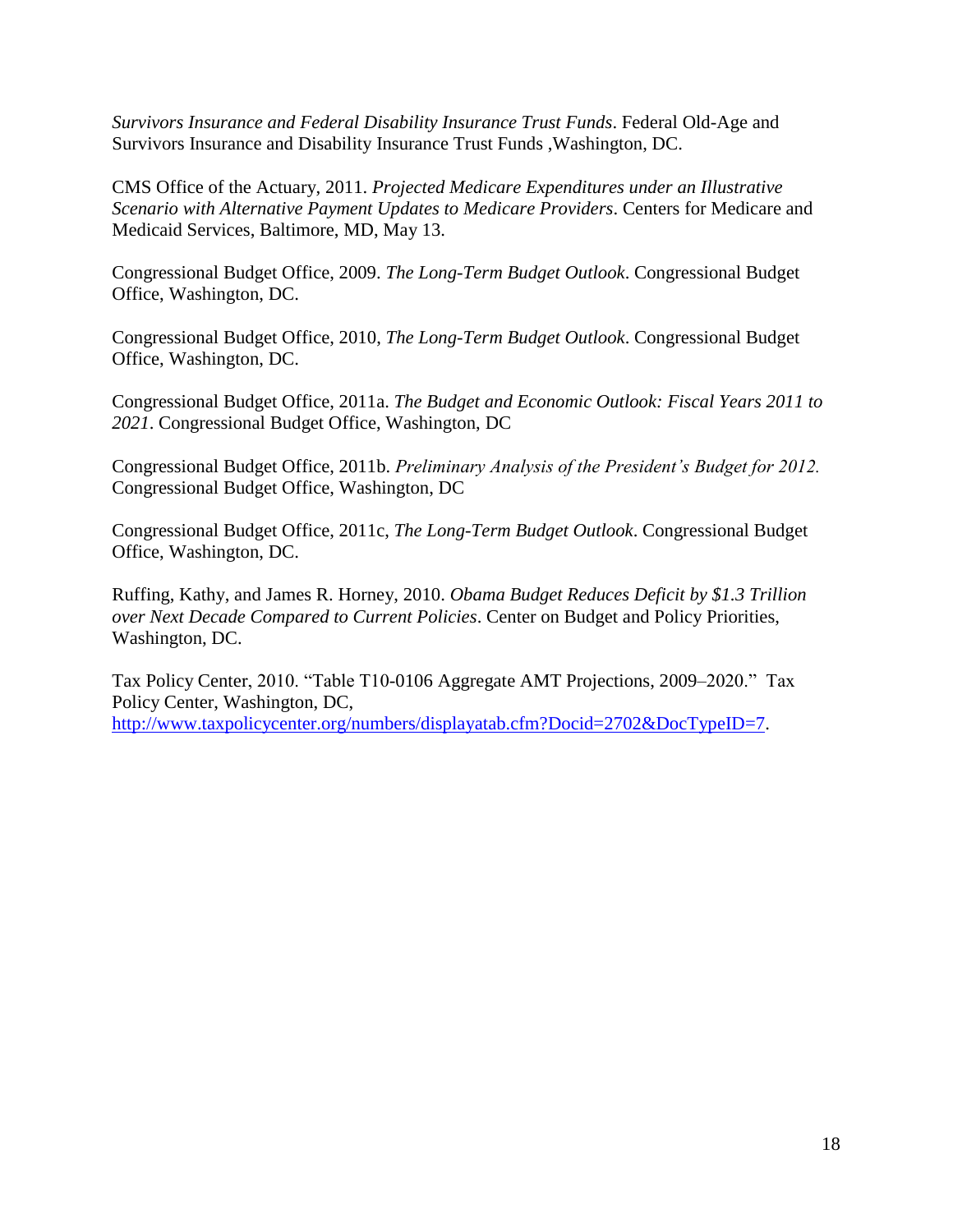

Figure 1<br>Alternative Deficit Projections, 2011-2021

Year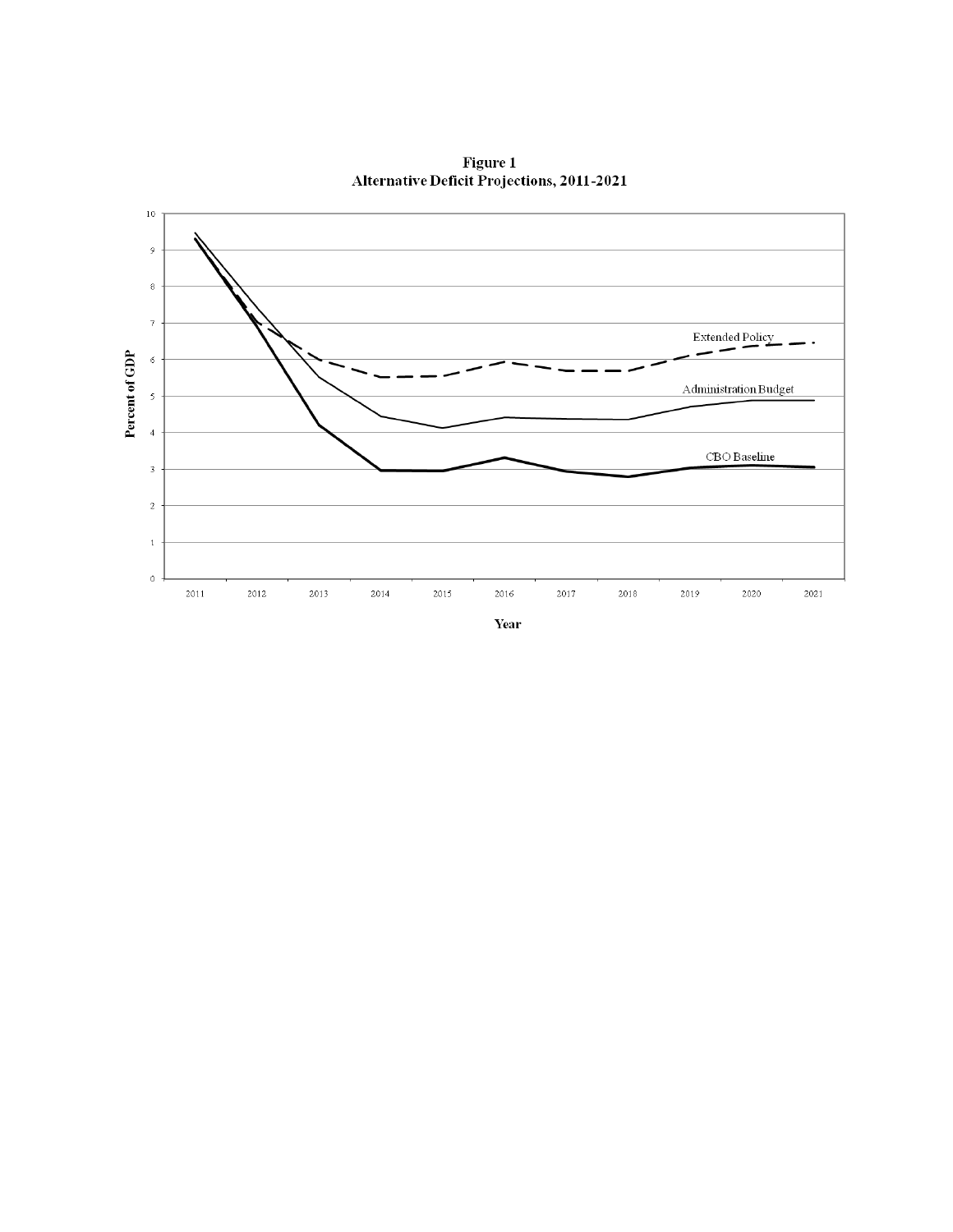

Figure 2<br>Alternative Debt Projections, 2011-2021

**Fiscal Year**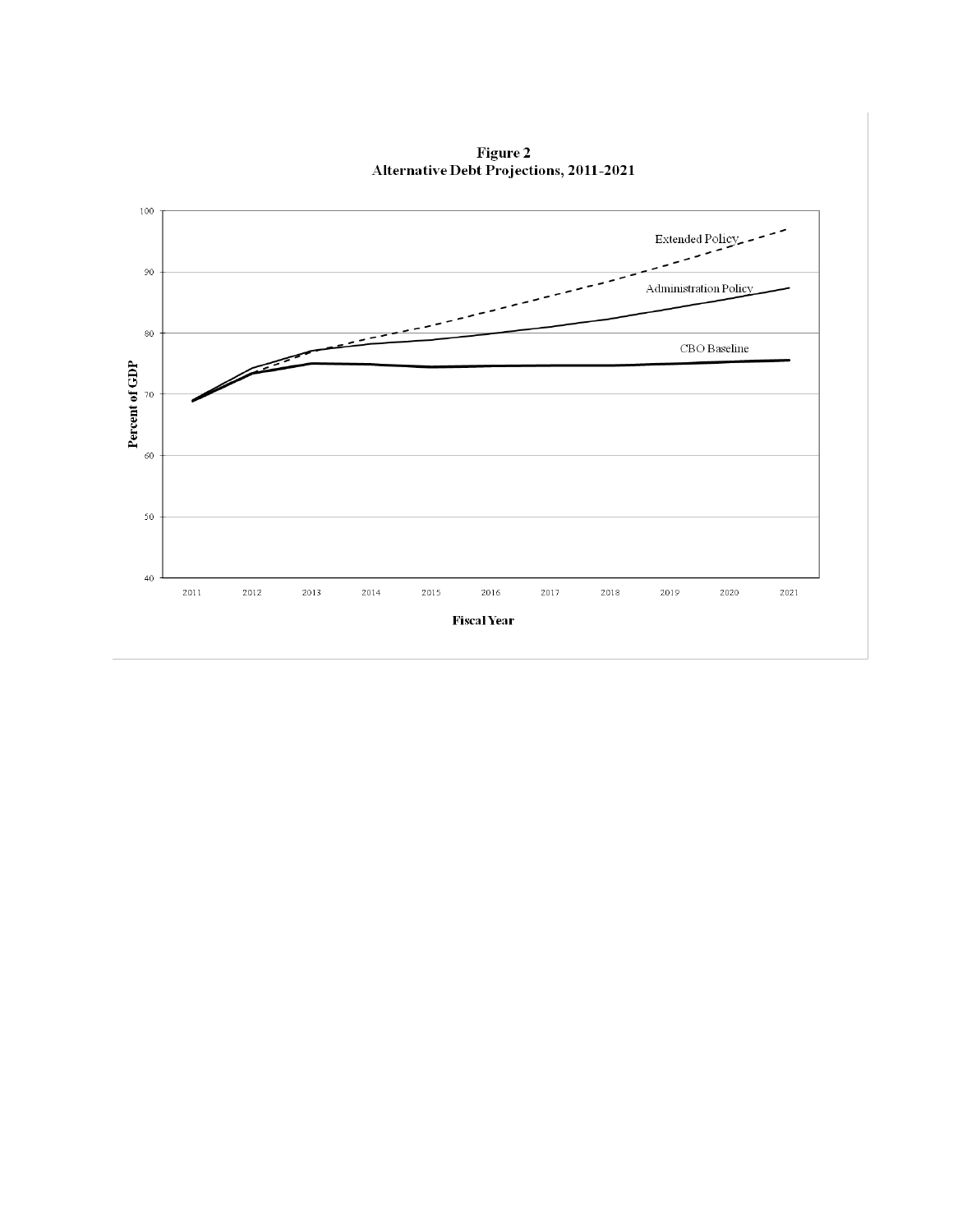

**Figure 3. Alternative Projections of Revenues and Non-Interest Outlays, 2011-2085**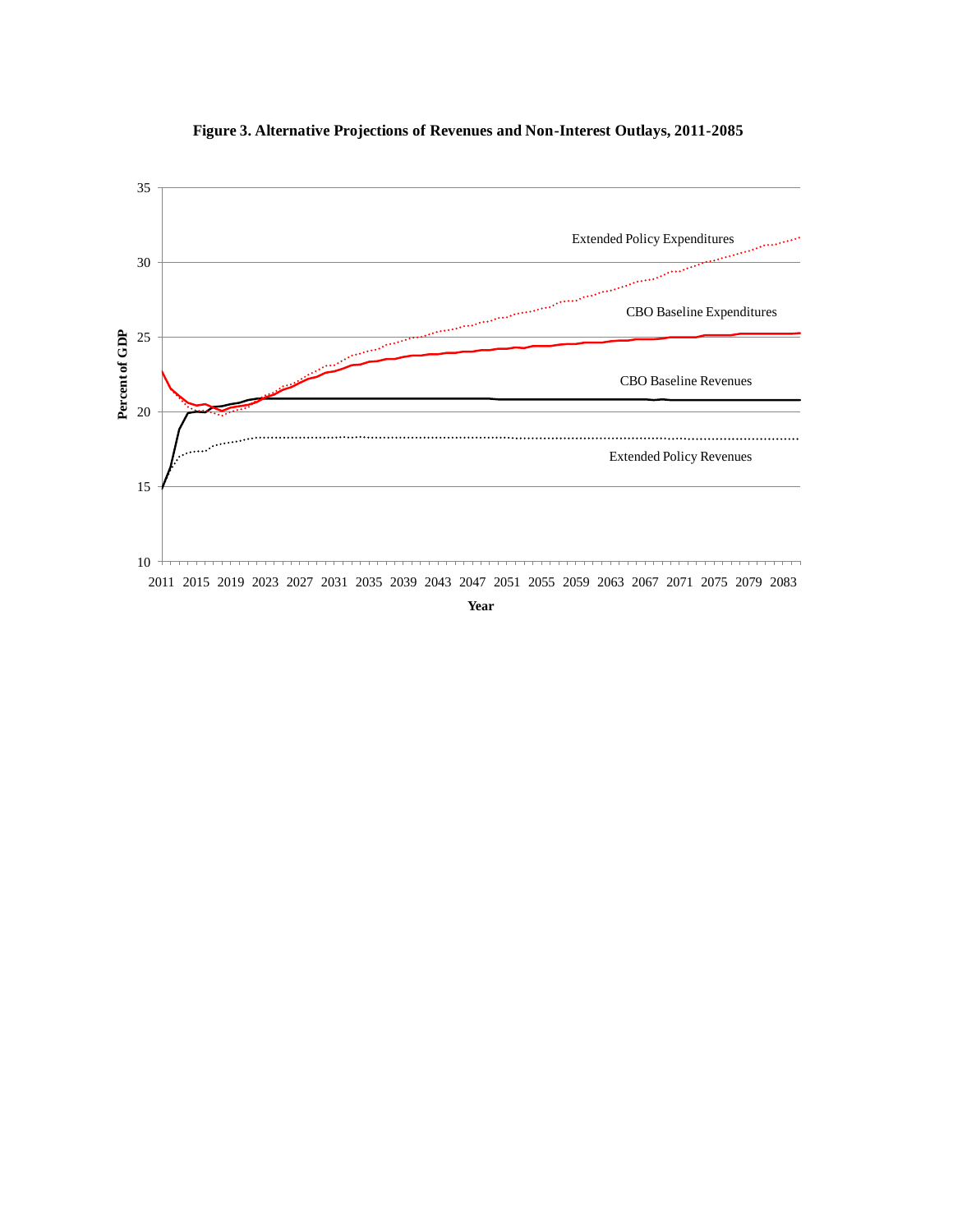

**Figure 4. Alternative Projections of the National Debt, 2011-2085**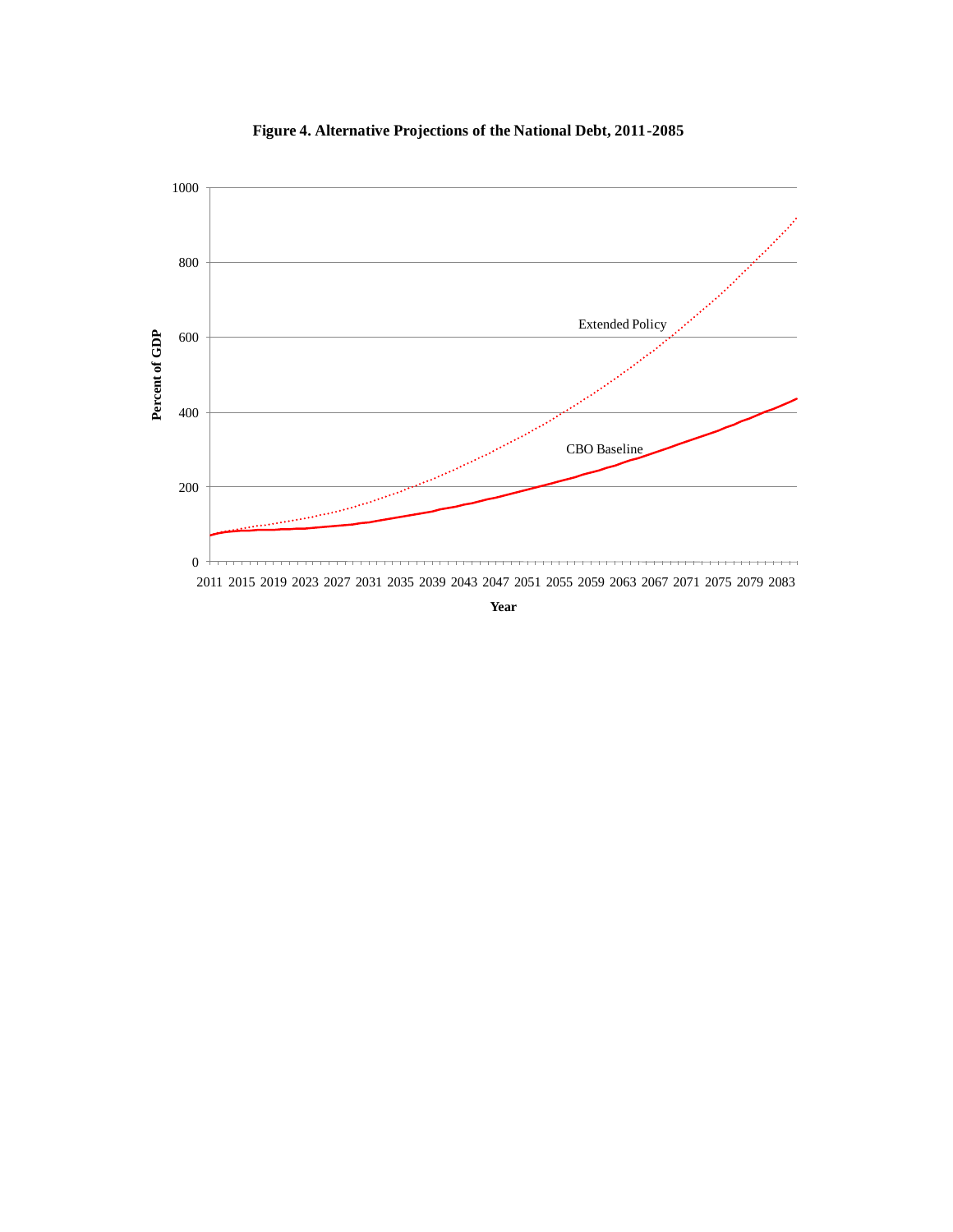## **Table 1**

## **Federal Budget Deficit CBO Baseline and Extended Policy 2012-2021**

|                                                          | Dollars (billions) | <b>Percent of GDP</b> |
|----------------------------------------------------------|--------------------|-----------------------|
| <b>CBO</b> Baseline                                      | 6,737              | 3.4                   |
| Adjustments for tax policy                               |                    |                       |
| Extend income tax, estate tax, and AMT provisions        | 2,502              | 1.3                   |
| Index AMT for inflation (includes interaction)           | 1,318              | 0.7                   |
| Extend other expiring tax provisions                     | 759                | $0.4^{\circ}$         |
| Subtotal                                                 | 4,579              | 2.3                   |
| Adjustments for spending policy                          |                    |                       |
| Adjust defense spending                                  | $-1,134$           | $-0.6$                |
| Adjust non-defense non-stimulus DS for population growth | 366                | 0.2                   |
| Freeze Medicare physician payment rates                  | 249                | 0.1                   |
| Subtotal                                                 | $-519$             | $-0.3$                |
| Net Interest                                             | 1,053              | 0.5                   |
| <b>Extended Policy</b>                                   | 11,850             | 6.0                   |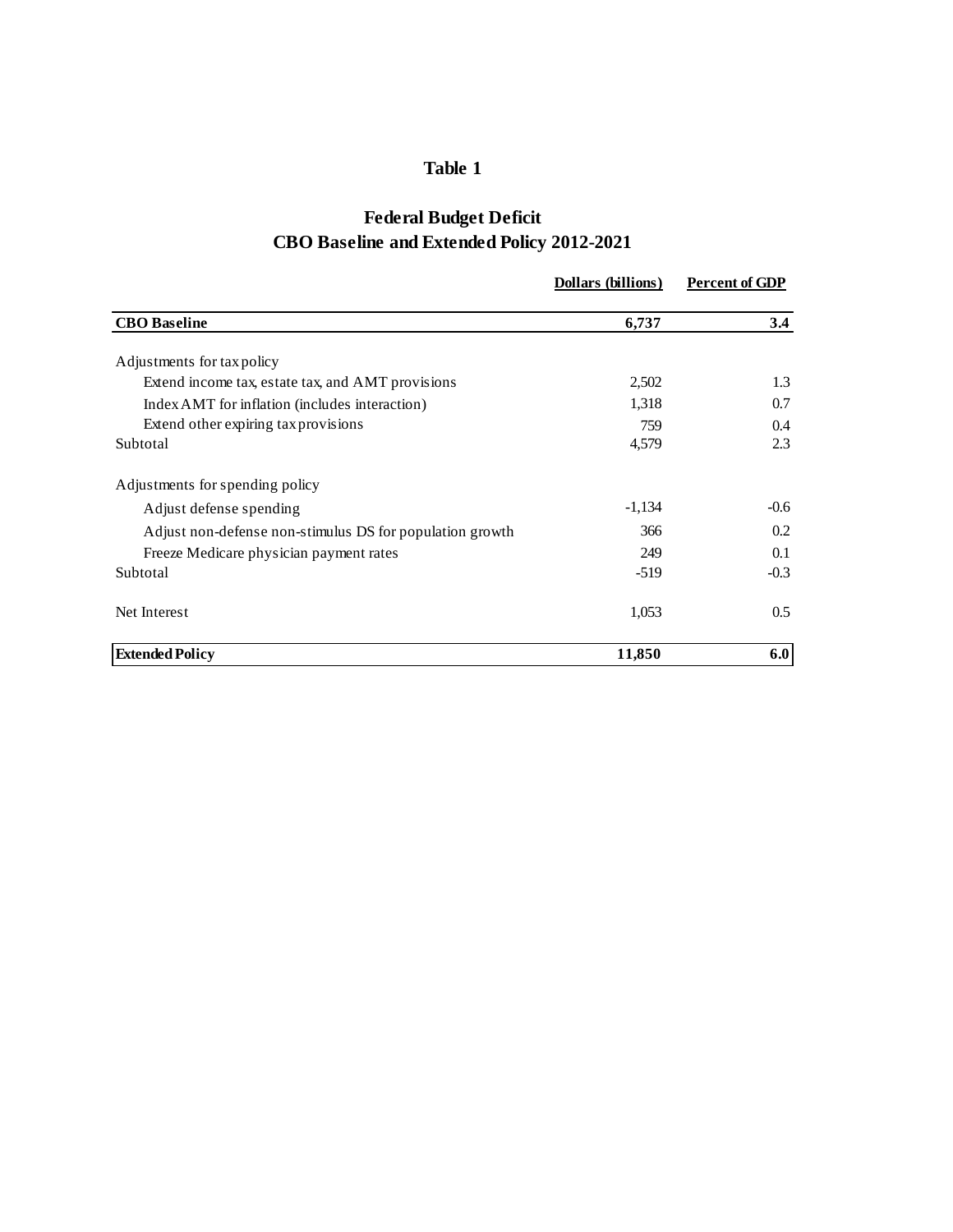## **Table 2**

## **Federal Budget Deficit CBO Baseline and Administration Budget 2012-2022**

|                                                                      | <b>Dollars (billions)</b> | <b>Percent of GDP</b> |  |  |
|----------------------------------------------------------------------|---------------------------|-----------------------|--|--|
| <b>CBO</b> Baseline                                                  | 6,737                     | 3.4                   |  |  |
| Adjustments for tax policy                                           |                           |                       |  |  |
| Provisions related to EGTRRA and JGTRRA                              | 1,823                     | 0.9                   |  |  |
| Index the AMT starting from 2011 levels                              | 682                       | 0.3                   |  |  |
| Modify estate and gift tax rates                                     | 239                       | 0.1                   |  |  |
| Limit the tax rate at which itemized deductions reduce tax liability | $-292$                    | $-0.1$                |  |  |
| Reform the U.S. international tax system                             | $-134$                    | $-0.1$                |  |  |
| Tax most dividends at 20% for higher- income taxpayers               | 95                        | 0.0                   |  |  |
| Extend the research and experimentation tax credit                   | 88                        | 0.0                   |  |  |
| Extend the American Opportunity Credit                               | 73                        | 0.0                   |  |  |
| Modify and extend the Build America Bonds Program                    | $-71$                     | 0.0                   |  |  |
| Other proposals                                                      | $-176$                    | $-0.1$                |  |  |
| Subtotal                                                             | 2,327                     | 1.2                   |  |  |
| Adjustments for spending policy                                      |                           |                       |  |  |
| Reclassify surface transportation spending as mandatory              | 503                       | 0.3                   |  |  |
| Increase transportation funding                                      | 214                       | 0.1                   |  |  |
| Freeze Medicare physician payment rates at 2011 levels               | 297                       | 0.2                   |  |  |
| Offset cost of freezing Medicare's physician payment                 | $-49$                     | 0.0                   |  |  |
| Extend or Expand certain refundable tax credits                      | 299                       | 0.2                   |  |  |
| Modify and extend the Built America Bonds program                    | 76                        | 0.0                   |  |  |
| Other proposals                                                      | $-8$                      | 0.0                   |  |  |
| Discretionary Spending-Defense                                       | $-853$                    | $-0.4$                |  |  |
| Discretionary Spending- Non Defense                                  | $-598$                    | $-0.3$                |  |  |
| Subtotal                                                             | $-119$                    | $-0.1$                |  |  |
| Net Interest                                                         | 585                       | 0.3                   |  |  |
| <b>Administration Budget</b>                                         | 9,530                     | 4.9                   |  |  |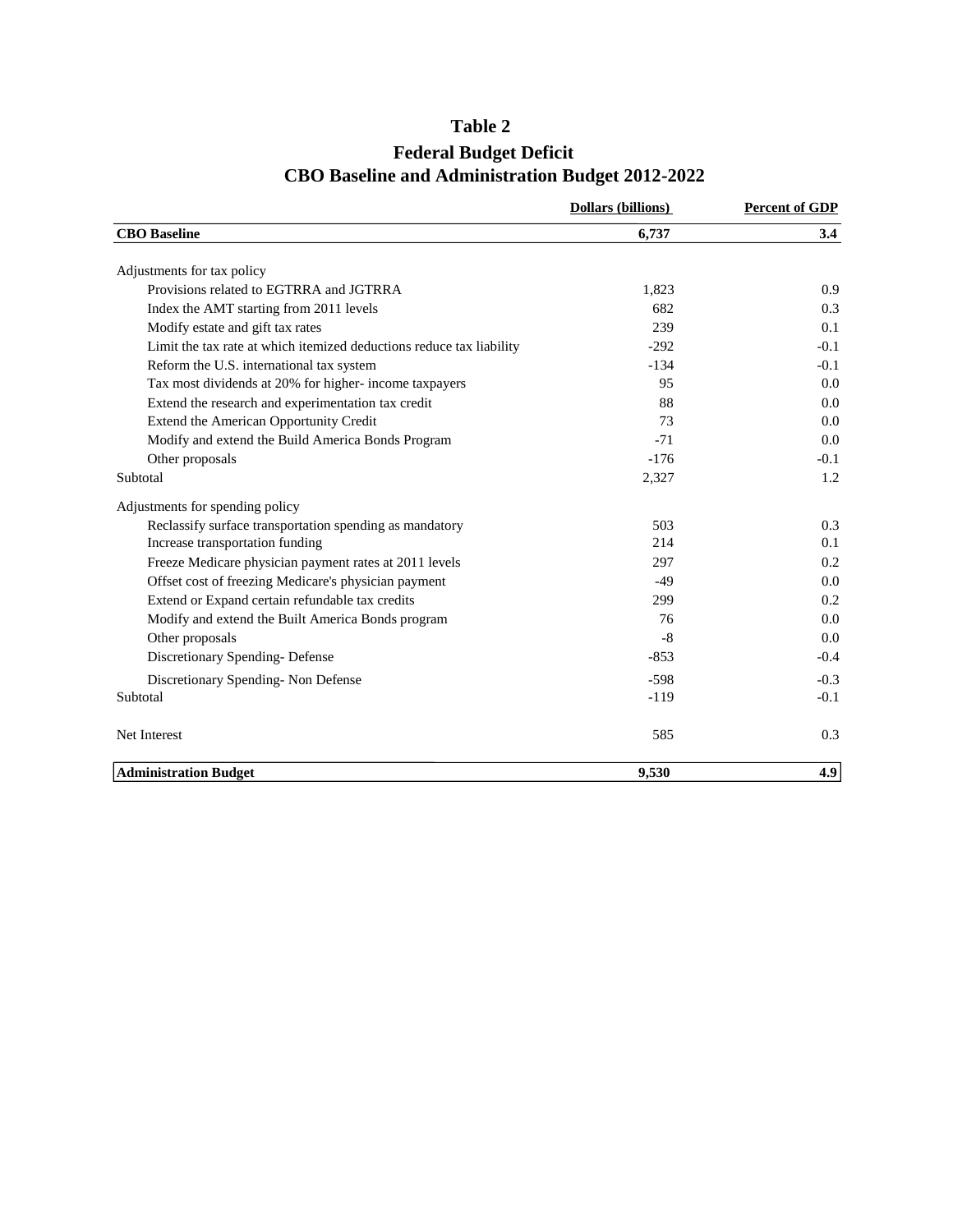|                                      |                        |                        | Table 3   |                                |                        |                  |                        |                        |           |  |  |  |  |
|--------------------------------------|------------------------|------------------------|-----------|--------------------------------|------------------------|------------------|------------------------|------------------------|-----------|--|--|--|--|
| <b>Fiscal Gaps</b>                   |                        |                        |           |                                |                        |                  |                        |                        |           |  |  |  |  |
| <b>Baseline:</b>                     |                        | <b>CBO</b> Baseline    |           | <b>Administration Baseline</b> |                        |                  |                        |                        |           |  |  |  |  |
|                                      | <b>Through</b><br>2035 | <b>Through</b><br>2085 | Permanent | <b>Through</b><br>2035         | <b>Through</b><br>2085 | <b>Permanent</b> | <b>Through</b><br>2035 | <b>Through</b><br>2085 | Permanent |  |  |  |  |
| As a Percent of GDP                  | 1.99                   | 3.31                   | 4.13      | 4.12                           | 5.60                   | 6.47             | 3.14                   | 4.53                   | 5.37      |  |  |  |  |
| In Billions of Present-Value Dollars | 6,334                  | 24.969                 | 57,805    | 13.104                         | 42,251                 | 90.673           | 10.005                 | 34.208                 | 75,300    |  |  |  |  |
| w/ CMS actuary Medicare              | 2.34                   | 4.95                   | 6.91      | 4.46                           | 7.24                   | 9.25             | 3.49                   | 6.18                   | 8.16      |  |  |  |  |
|                                      | 7.435                  | 37.366                 | 96,779    | 14.205                         | 54.648                 | 129.648          | 11.106                 | 46.605                 | 114,274   |  |  |  |  |
| w/ CBO Alt. Scenario Medicare        | 2.28                   | 5.31                   | 7.93      | 4.41                           | 7.60                   | 10.28            | 3.44                   | 6.53                   | 9.18      |  |  |  |  |
|                                      | 7,265                  | 40,040                 | 111.101   | 14,034                         | 57,322                 | 143.970          | 10.936                 | 49.279                 | 128.597   |  |  |  |  |
| Source: Authors' calculations        |                        |                        |           |                                |                        |                  |                        |                        |           |  |  |  |  |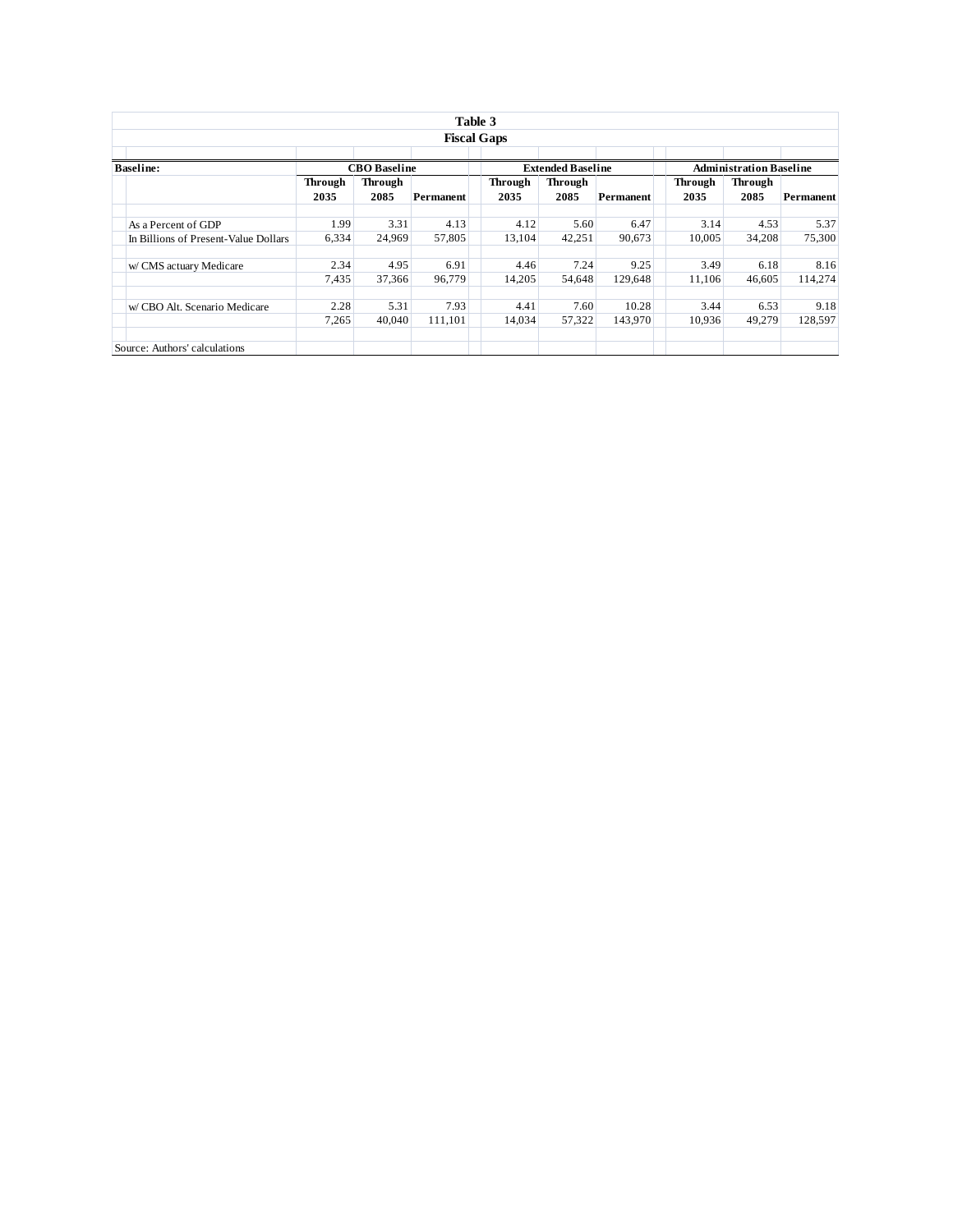#### **Appendix Table 1**

#### **Federal Budget Deficit CBO Baseline and Extended Policy 2012-2021**

|                                                          | 2011         | 2012           | 2013   | 2014   | 2015   | 2016   | 2017   | 2018   | 2019   | 2020   | 2021   | 2012-2021 |
|----------------------------------------------------------|--------------|----------------|--------|--------|--------|--------|--------|--------|--------|--------|--------|-----------|
| 1. CBO Baseline                                          | 1.399        | 1.081          | 692    | 513    | 538    | 635    | 590    | 585    | 665    | 710    | 729    | 6,737     |
| as percent of nominal GDP                                | 9.3          | 6.9            | 4.2    | 3.0    | 3.0    | 3.3    | 2.9    | 2.8    | 3.0    | 3.1    | 3.1    | 3.4       |
| Adjustments for tax policy                               |              |                |        |        |        |        |        |        |        |        |        |           |
| Extend income tax, estate tax, and AMT provisions        | $\mathbf{0}$ | $\overline{c}$ | 118    | 245    | 276    | 287    | 297    | 306    | 314    | 323    | 333    | 2,502     |
| Index AMT for inflation (includes interaction)           | $\Omega$     | 9              | 105    | 99     | 110    | 123    | 138    | 154    | 173    | 192    | 213    | 1.318     |
| Extend other expiring tax provisions                     | $\Omega$     | 12             | 77     | 113    | 100    | 87     | 80     | 75     | 72     | 71     | 73     | 759       |
| Subtotal                                                 | $\mathbf{0}$ | 24             | 300    | 457    | 486    | 498    | 515    | 534    | 559    | 587    | 619    | 4,579     |
| as percent of nominal GDP                                | 0.0          | 0.2            | 1.8    | 2.7    | 2.7    | 2.6    | 2.6    | 2.6    | 2.6    | 778.6  | 2.6    | 2.3       |
| Adjustments for spending policy                          |              |                |        |        |        |        |        |        |        |        |        |           |
| Adjust defense spending                                  | $\mathbf{0}$ | $-21$          | $-54$  | $-87$  | $-113$ | $-129$ | $-137$ | $-142$ | $-147$ | $-150$ | $-153$ | $-1,134$  |
| Adjust non-defense non-stimulus DS for population growth | $\mathbf{0}$ | 6              | 12     | 18     | 25     | 31     | 39     | 46     | 54     | 63     | 72     | 366       |
| Freeze Medicare physician payment rates                  | $\mathbf{0}$ | 12             | 19     | 19     | 21     | 24     | 25     | 28     | 31     | 34     | 36     | 249       |
| Subtotal                                                 | $\mathbf{0}$ | $-3$           | $-23$  | $-49$  | $-67$  | $-74$  | $-74$  | $-68$  | $-61$  | $-53$  | $-45$  | $-519$    |
| as percent of nominal GDP                                | 0.0          | 0.0            | $-0.1$ | $-0.3$ | $-0.4$ | $-0.4$ | $-0.4$ | $-0.3$ | $-0.3$ | $-0.2$ | $-0.2$ | $-0.3$    |
| Net Interest                                             | $\Omega$     | 3              | 15     | 32     | 53     | 79     | 108    | 140    | 174    | 212    | 237    | 1.053     |
| as a percent of nominal GDP                              | 0.0          | 0.0            | 0.1    | 0.2    | 0.3    | 0.4    | 0.5    | 0.7    | 0.8    | 0.9    | 1.0    | 0.5       |
| 3. Extended Policy                                       | 1,399        | 1.105          | 983    | 953    | 1,010  | 1,138  | 1,140  | 1,191  | 1,337  | 1,455  | 1,540  | 11,850    |
| as a percent of nominal GDP                              | 9.3          | 7.0            | 6.0    | 5.5    | 5.6    | 5.9    | 5.7    | 5.7    | 6.1    | 6.4    | 6.5    | 6.0       |
| <b>GDP</b>                                               | 15.034       | 15.693         | 16.400 | 17,258 | 18.195 | 19.141 | 20.033 | 20.935 | 21.856 | 22,817 | 23.810 | 196,138   |
|                                                          |              |                |        |        |        |        |        |        |        |        |        |           |